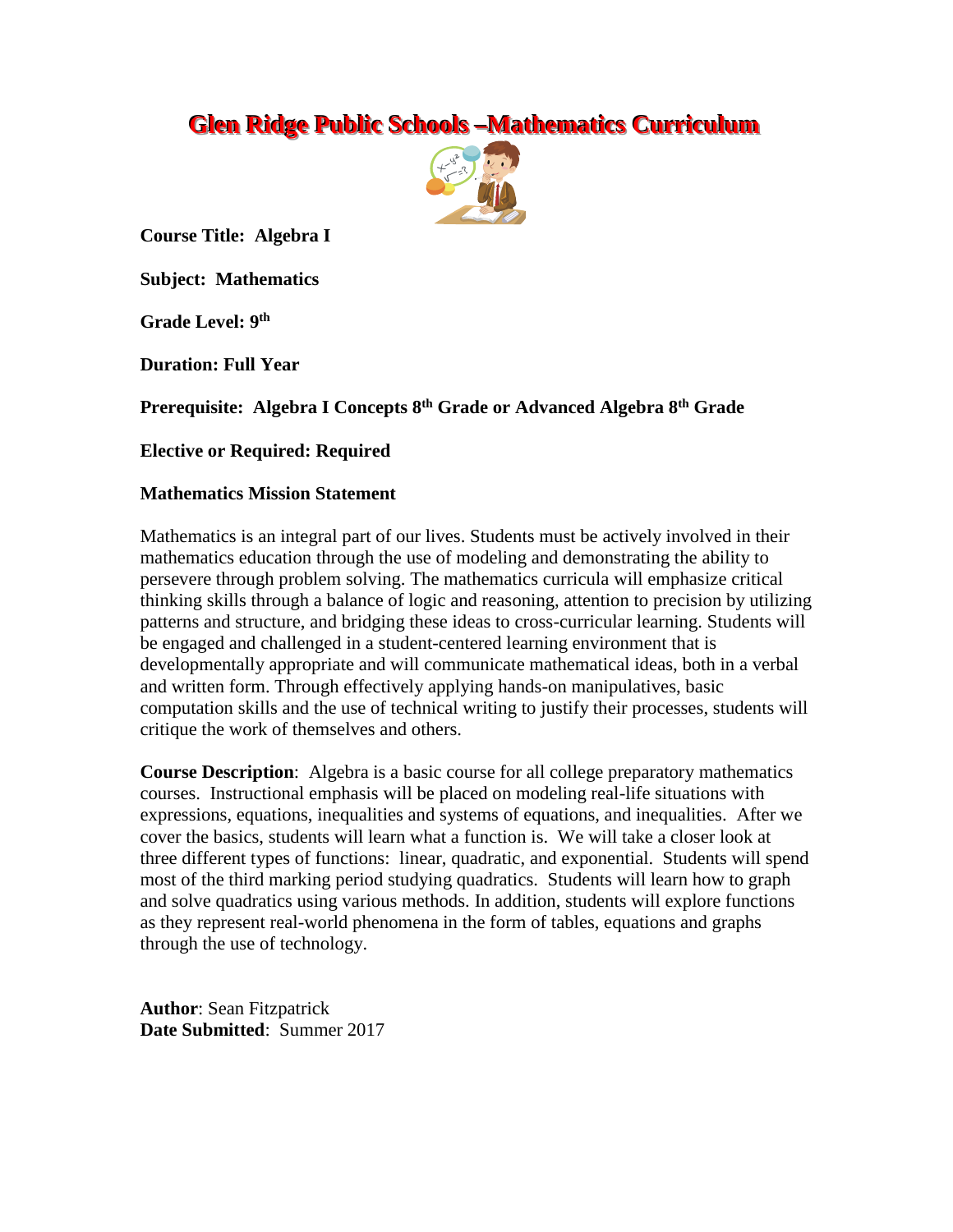# **Algebra I**

# **I Solving Equations and Inequalities**

## **Approximate # Of Weeks: 2**

## **Essential Questions:**

- How do you solve equations?
- How do you solve proportions?
- How do you solve inequalities?
- How can you use equations to solve real world applications?
- How do you write compound inequalities?
- How are "and" compound inequalities different than "or" compound inequalities?
- How do you solve compound inequalities?
- How can you check a solution to an equation by hand?
- How can you check a solution to an equation on the calculator?
- How do you solve literal equations?
- How do you generate a table on the calculator for literal equations?
- How do you solve absolute value equations?
- How do you solve absolute value inequalities?
- How do you solve absolute value equations and inequalities on the graphing calculator?

## **Upon completion of this unit students will be able to:**

- Solve multi-step equations.
- Solve multi-step inequalities.
- Solve compound inequalities.
- Use equations, inequalities, and compound inequalities to solve real world applications.
- Solve literal equations.
- Solve absolute value equations and inequalities.
- Generate tables on the graphing calculators for literal equations\

## **NJ Student Learning Standards:**

- $A.$ CED.1, 2, 4
- $\bullet$  A.REI.1, 3
- $\bullet$  A.SSE.1
- $N.Q.1-3$

#### **Interdisciplinary Standards (njcccs.org)**

- Standard  $5.1$  Science Practices
- Standard 8.1 -- Computer and Information Literacy
- Standard 8.2 Technology Education
- Standard  $9.1 21$ st Century Life & Career Skills
- Standard 9.3 Career Awareness, Exploration, and Preparation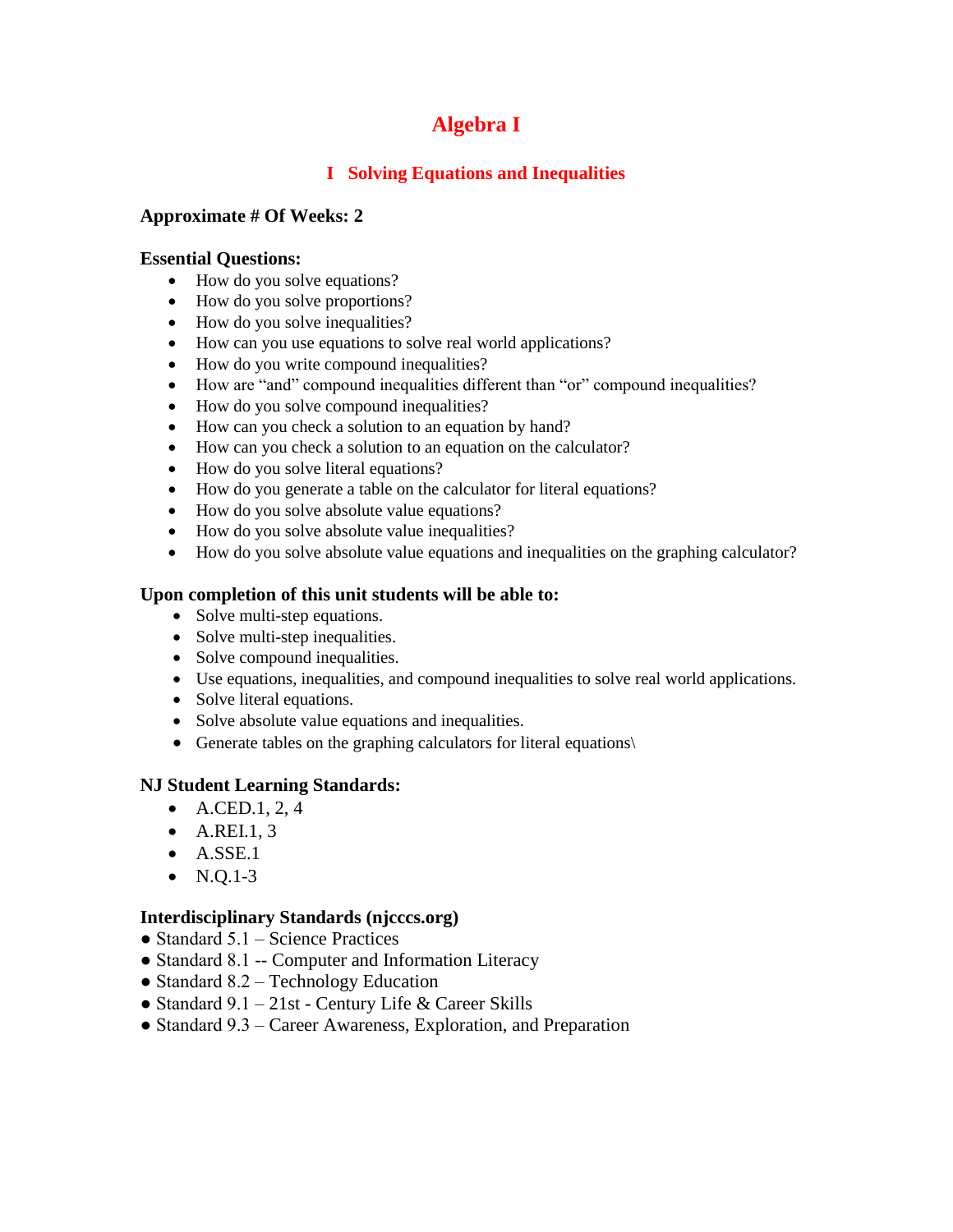# **Activities – include 21st Century Technologies:**

- TI-Calculator Activity solving equations by graphing (Holt and McDougal)
- Equation Puzzle (Big Ideas)
- Solving Simple Equations Activities (Big Ideas)
- Solving Multi-Step Equations Activities (Big Ideas)
- Solving Equations with Variables on Both Sides Activities (Big Ideas)
- Smart notebook lessons
- Online quizzes from textbook website
- Online videos from textbook website
- Class lecture and discussion in class and on google classroom
- Khan Academy
- Youtube videos

#### **Enrichment Activities**:

- Study Guide and Intervention
- Skills Practice
- Word Problem Practice
- Practice
- Mathbits activities

#### **Methods of Assessments/Evaluation:**

- Thumbs up/down
- Think-pair-share
- Dry erase response
- Find the mistake
- Kahoot
- Homework
- Graded classwork
- Partner activities
- Google Classroom exit ticket/question
- Chapter Test
- Individual problem assessment during lesson
- Graphing calculator check
- Self-Assessment  $(4-3-2-1)$
- Open-ended question
- Skyward quizzes

#### **Resources/Including Online Resources**

- Online Textbook Information: connected. my.hrw.com
- Google Classroom
- Various Youtube channels
- TI-83/84 Graphing Calculator
- Big Ideas Algebra Textbook by Holt McDougal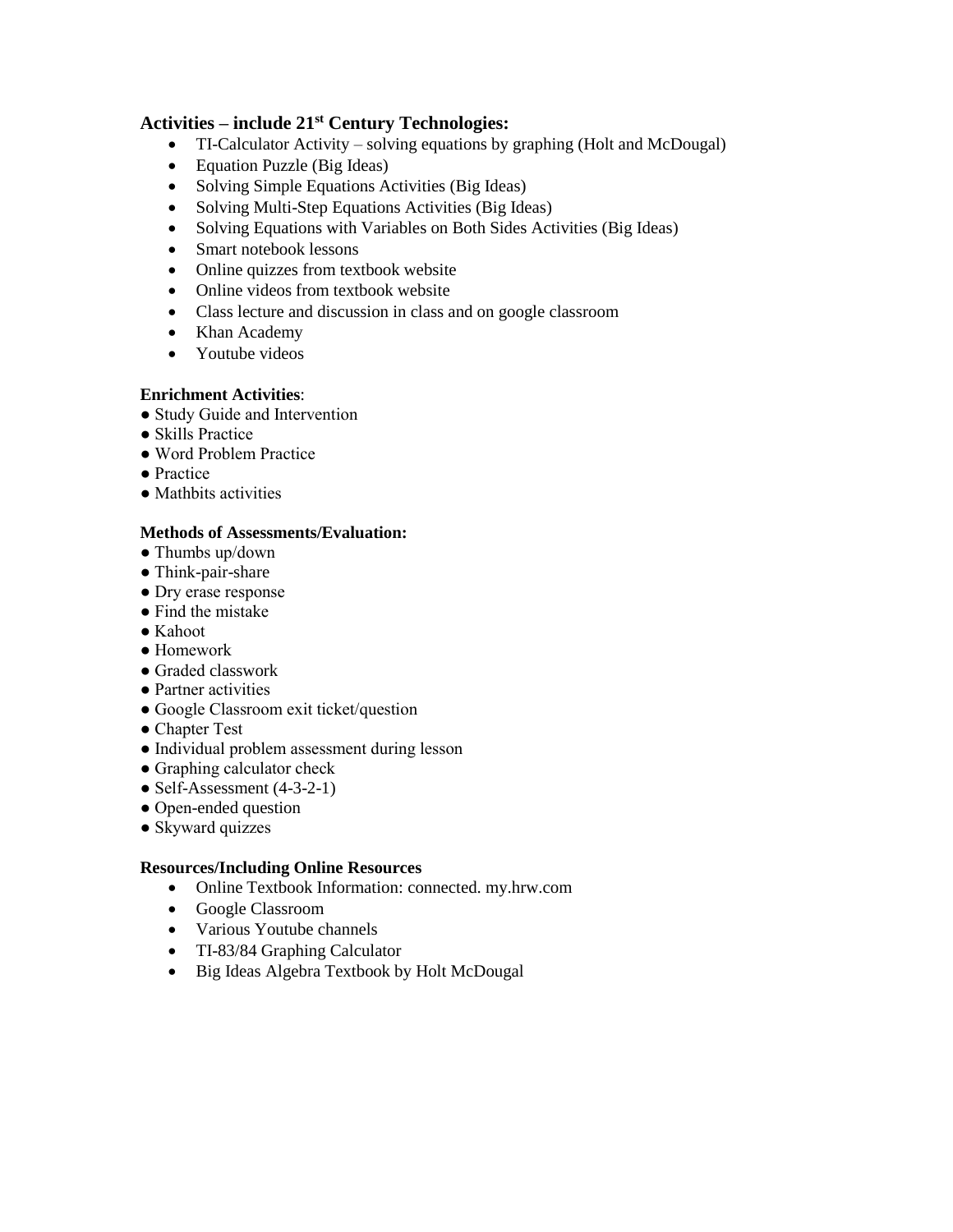#### **Prerequisite Learning Goals Self-Assessment Chart**

| <b>Learning</b><br><b>Level</b> | <b>Objectives</b>                                                                                                                                                                                                                                                                                                                                               | <b>Assessment</b><br>4 I can teach others<br>3 I can pass an<br>assessment<br>2 I need more<br>practice<br>1 I don't understand |
|---------------------------------|-----------------------------------------------------------------------------------------------------------------------------------------------------------------------------------------------------------------------------------------------------------------------------------------------------------------------------------------------------------------|---------------------------------------------------------------------------------------------------------------------------------|
|                                 | $\bullet$ None                                                                                                                                                                                                                                                                                                                                                  |                                                                                                                                 |
| $\mathfrak{D}$                  | Solve one step equations<br>Solve inequalities that do not require multiplication by a negative                                                                                                                                                                                                                                                                 |                                                                                                                                 |
| 3                               | Solve multi-step equations<br>Solve multi-step inequalities<br>Solve compound inequalities<br>Solve absolute value equations and inequalities by hand<br>Solve literal equations                                                                                                                                                                                |                                                                                                                                 |
| 4                               | Use equations, inequalities, and compound inequalities to solve real world applications<br>Solve equations, inequalities, and compound inequalities that contain fractions<br>Solve absolute value equations and inequalities by hand and on the graphing calculator<br>Use the calculator to generate a table of values for any variable of a literal equation |                                                                                                                                 |

# **II Functions**

#### **Approximate # Of Weeks: 3**

#### **Essential Questions:**

- What makes a relation a function?
- How can you tell if a relation is a function by looking at a graph?
- How can you tell if a relation is a function by mapping?
- How can you model real-world situations using a function?
- How can you find the domain and range of a function?
- How can you decide whether the domain of a function is discrete or continuous?

#### **Upon completion of this unit students will be able to:**

- Match simple graphs with situations
- Determine if a relation is a function by mapping and looking at its graph
- Graph a function
- Graph a function when a domain is given
- Find the domain and range of relations and functions
- Use a function notation to evaluate functions
- Create and interpret scatter plots by hand and on the graphing calculator
- Extend an arithmetic sequence
- Find a given term of an arithmetic sequence

#### **NJ Student Learning Standards:**

- $\bullet$  A.APR.1
- $\bullet$  A.CED.1-3
- $\bullet$  A.REI.10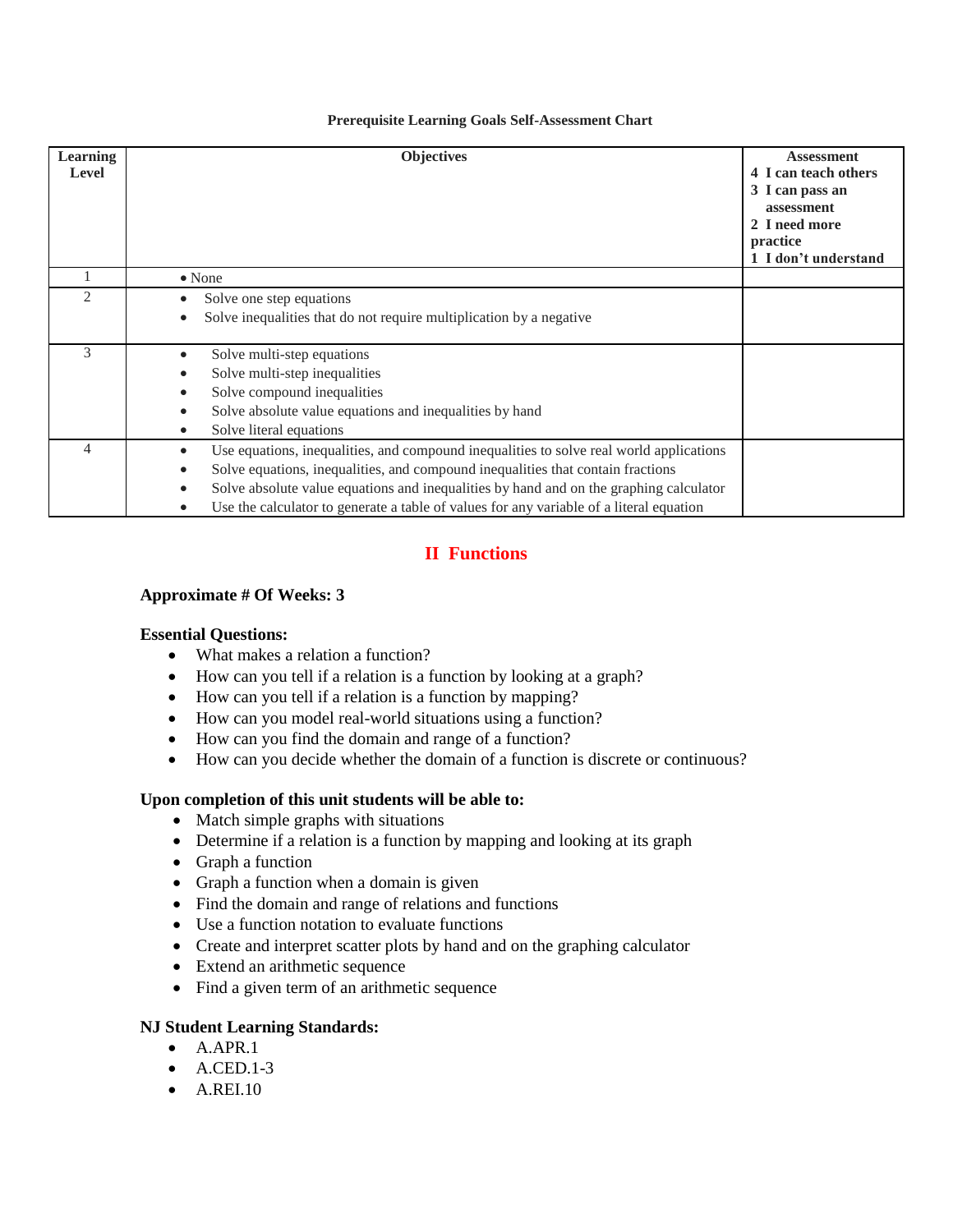- $\bullet$  A.SSE.1
- $N. Q. 1, 2$
- $\bullet$  F.BF.1, 2
- $\bullet$  F.IF.1, 2, 4-7
- $\bullet$  F.LE.2
- $\bullet$  S.ID.6

## **Interdisciplinary Standards (njcccs.org)**

- $\bullet$  Standard 5.1 Science Practices
- Standard 8.1 -- Computer and Information Literacy
- Standard  $8.2$  Technology Education
- Standard 9.1 21st Century Life & Career Skills
- Standard 9.3 Career Awareness, Exploration, and Preparation

#### **Activities – include 21st Century Technologies:**

- SmartBoard powerpoint presentations
- Lecture and class discussion
- Vertical-Line Test Activity (Holt McDougal)
- Modeling Activity variable relationships (Holt McDougal)
- TI-Calculator Activity Connect Function Rules, Tables, and Graphs
- TI-Calculator Activity Interpret Scatter Plots and Trend Lines
- The Domain and Range of a Function Activities  $1 3$  (Big Ideas)
- Finding Linear Patterns Activities  $1 2$  (Big Ideas)
- Matching Function with their Graphs (Big Ideas)
- Evaluating a Function Activity (Big Ideas)
- Comparing Graphs of Functions Activity (Big Ideas)
- Using a Pattern in Science to Predict Activity (Big Ideas)
- Writing a Story Activity (Big Ideas)
- Review Game Writing Linear Functions Domain and Range (Big Ideas)
- Online quizzes from textbook website
- Online videos from textbook website

#### **Enrichment Activities**:

- Study Guide and Intervention
- Skills Practice
- Word Problem Practice
- Practice
- Mathbits activities

- Thumbs up/down
- Think-pair-share
- Dry erase response
- Find the mistake
- Kahoot
- Homework
- Graded classwork
- Partner activities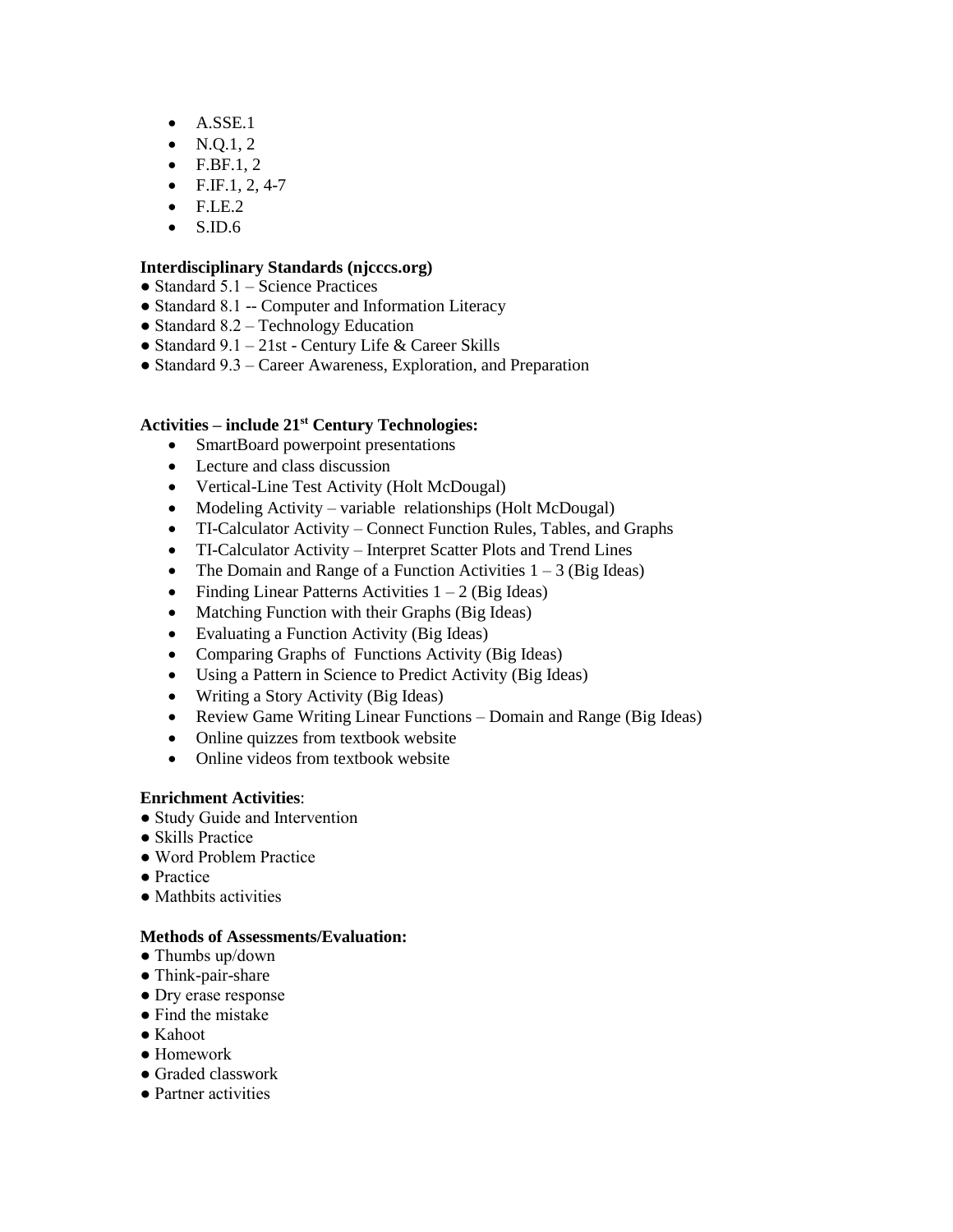- Google Classroom exit ticket/question
- Chapter Test
- Individual problem assessment during lesson
- Graphing calculator check
- $\bullet$  Self-Assessment (4-3-2-1)
- Open-ended question
- Skyward quizzes

- Online Textbook Information: connected.mcgraw-hill.com
- Google Classroom
- Various Youtube channels
- TI-83/84 Graphing Calculator
- Big Ideas Algebra Textbook by Holt McDougal

#### **Prerequisite Learning Goals Self-Assessment Chart**

| <b>Learning</b><br><b>Level</b> | <b>Objectives</b>                                                                                                                                                                                                                                                                | <b>Assessment</b><br>4 I can teach others<br>3 I can pass an<br>assessment<br>2 I need more practice<br>1 I don't understand |
|---------------------------------|----------------------------------------------------------------------------------------------------------------------------------------------------------------------------------------------------------------------------------------------------------------------------------|------------------------------------------------------------------------------------------------------------------------------|
|                                 | $\bullet$ None                                                                                                                                                                                                                                                                   |                                                                                                                              |
| っ                               | Graph a function<br>Recognize an arithmetic sequence<br>Determine whether a relation is a function by using the vertical line test                                                                                                                                               |                                                                                                                              |
| 3                               | Graph a function with a specific domain<br>Determine whether a relation is a function by mapping<br>$\bullet$<br>Make a scatterplot by hand<br>$\bullet$<br>Make predictions for a scatterplot<br>$\bullet$<br>Determine the domain and range by looking at a graph<br>$\bullet$ |                                                                                                                              |
| 4                               | Make a scatterplot by hand and on the graphing calculator<br>$\bullet$<br>Determine the domain and range of a function when an equation is<br>$\bullet$<br>given<br>Find a given term of an arithmetic sequence                                                                  |                                                                                                                              |

#### **III Linear Functions**

#### **Approximate # Of Weeks: 4**

#### **Essential Questions:**

- How do you find the rate of change or slope?
- How can you find the slope of a linear equation?
- How does the slope affect the graph of a linear function?
- How does the y-intercept affect the graph of a linear function?
- How do you graph a linear function in slope-intercept form?
- How do you graph a linear function that isn't in slope-intercept form?
- How do you write an equation for a function given a table or graph?
- How do you write the equation of a line when the slope and the y-intercept is given?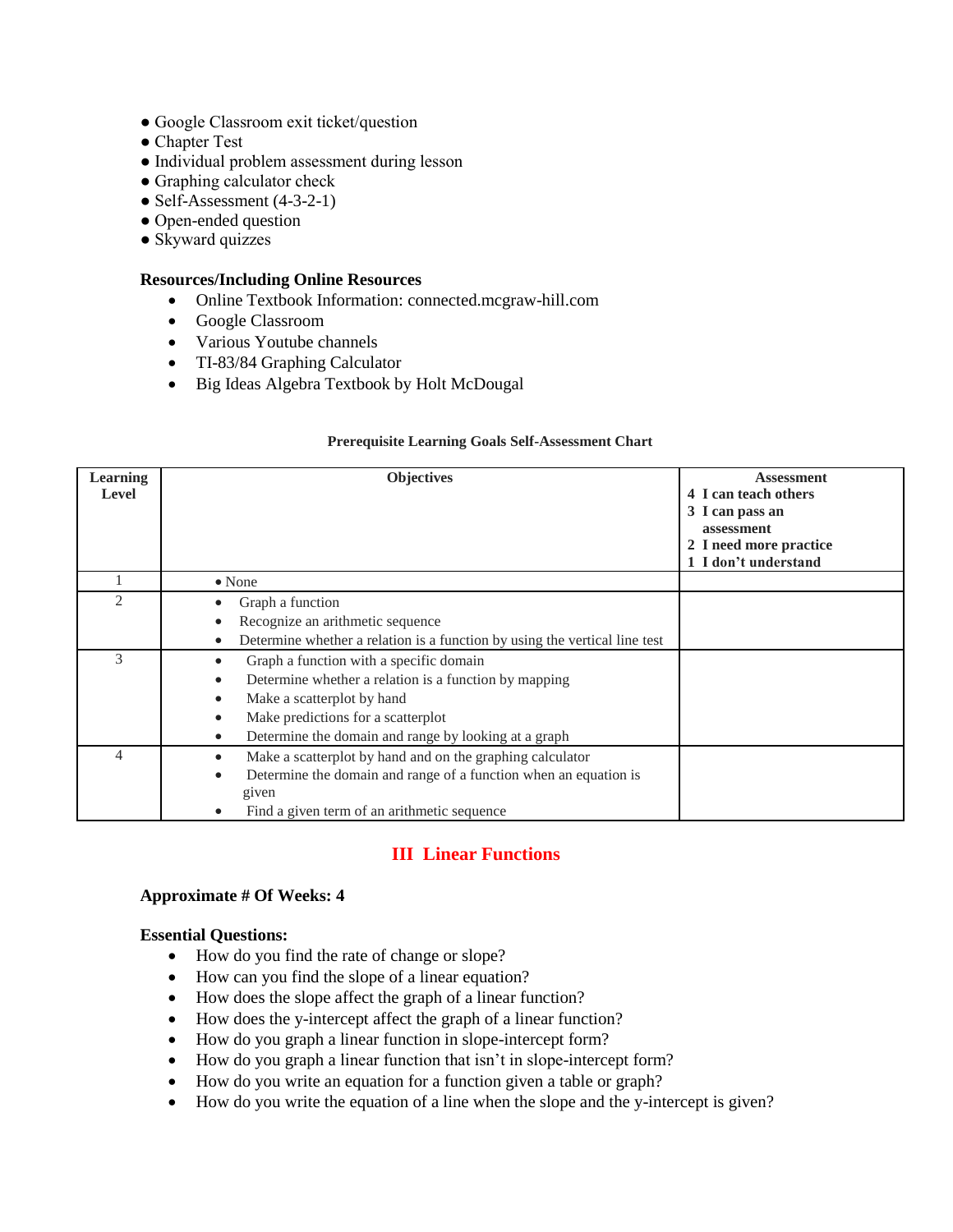- How do you write the equation of a line when the slope and a point is given?
- How do you write the equation of a line when two points are given?
- When do we use slope-intercept form and when do we use point-slope form of a line?
- How can you use graphs and equations to compare functions?
- How do you use a graphing calculator to perform linear regression?
- How do you model real world situations using linear functions?

#### **Upon completion of this unit students will be able to:**

- Identify linear relations and functions.
- Write linear equations in all three forms: slope-intercept, point-slope, and standard
- Find rate of change using a graph, the algebraic formula, the linear equation, or by looking at a table of values
- Determine the slope of a line
- Write an equation of a line given the slope and a point on the line using point-slope form and slope-intercept form
- Write an equation of a line parallel or perpendicular to a given line.
- Use scatter plots and make predictions
- Model data using lines of regression.
- Use transformations to estimate graphs of various linear functions.
- Describe transformations of functions.
- Graph linear inequalities.

## **NJ Student Learning Standards:**

- $\bullet$  A.CED.1-3
- A.REI.10-11
- $F.BF.1, 3-4$
- $\bullet$  F.IF.1, 2, 4-7
- $\bullet$  F.LE.1, 2, 5
- $\bullet$  G.GPE.5
- $\bullet$  N.O.1, 2
- $\bullet$  S.ID.6-9

#### **Interdisciplinary Standards (njcccs.org)**

- Standard  $5.1$  Science Practices
- Standard 8.1 -- Computer and Information Literacy
- Standard 8.2 Technology Education
- Standard 9.1 21st Century Life & Career Skills
- Standard 9.3 Career Awareness, Exploration, and Preparation

#### **Activities – include 21st Century Technologies:**

- SmartBoard powerpoint presentations
- Lecture and class discussion
- Word Problem Practice Relations and Functions
- Word Problem Practice Linear Relations and Functions
- Word Problem Practice Rate of Change and Slope
- Word Problem Practice Writing Linear Equations
- Word Problem Practice Scatter Plots and Lines of Regression
- Word Problem Practice Graphing Linear and Absolute Value Inequalities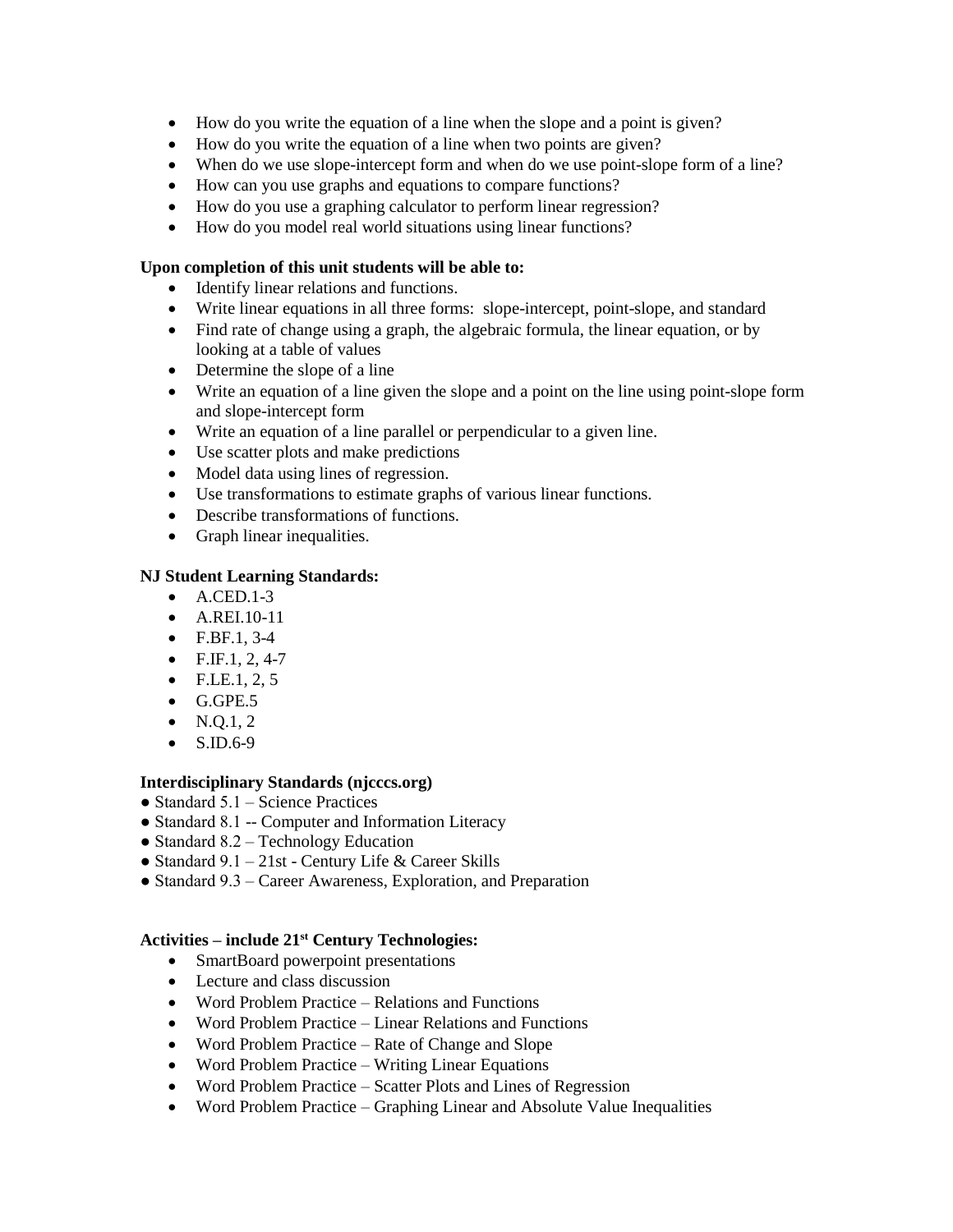- Enrichment Median-Fit Lines Enrichment Limits
- TI-Calculator Activity Graphing Linear Functions
- TI-Calculator Activity Exploring Linear Functions
- TI-Calculator Activity Graphing Linear Inequalities
- TI-Calculator Activity Graphing Absolute Value Inequalities
- Online quizzes from textbook website
- Online videos from textbook website

#### **Enrichment Activities**:

- Study Guide and Intervention
- Skills Practice
- Word Problem Practice
- Practice
- Mathbits activities

## **Methods of Assessments/Evaluation:**

- Thumbs up/down
- Think-pair-share
- Dry erase response
- Find the mistake
- Kahoot
- Homework
- Graded classwork
- Partner activities
- Google Classroom exit ticket/question
- Chapter Test
- Individual problem assessment during lesson
- Graphing calculator check
- Self-Assessment  $(4-3-2-1)$
- Open-ended question
- Skyward quizzes

## **Resources/Including Online Resources**

- Online Textbook Information: connected.mcgraw-hill.com
- Google Classroom
- Various Youtube channels
- TI-83/84 Graphing Calculator
- Big Ideas Algebra Textbook by Holt McDougal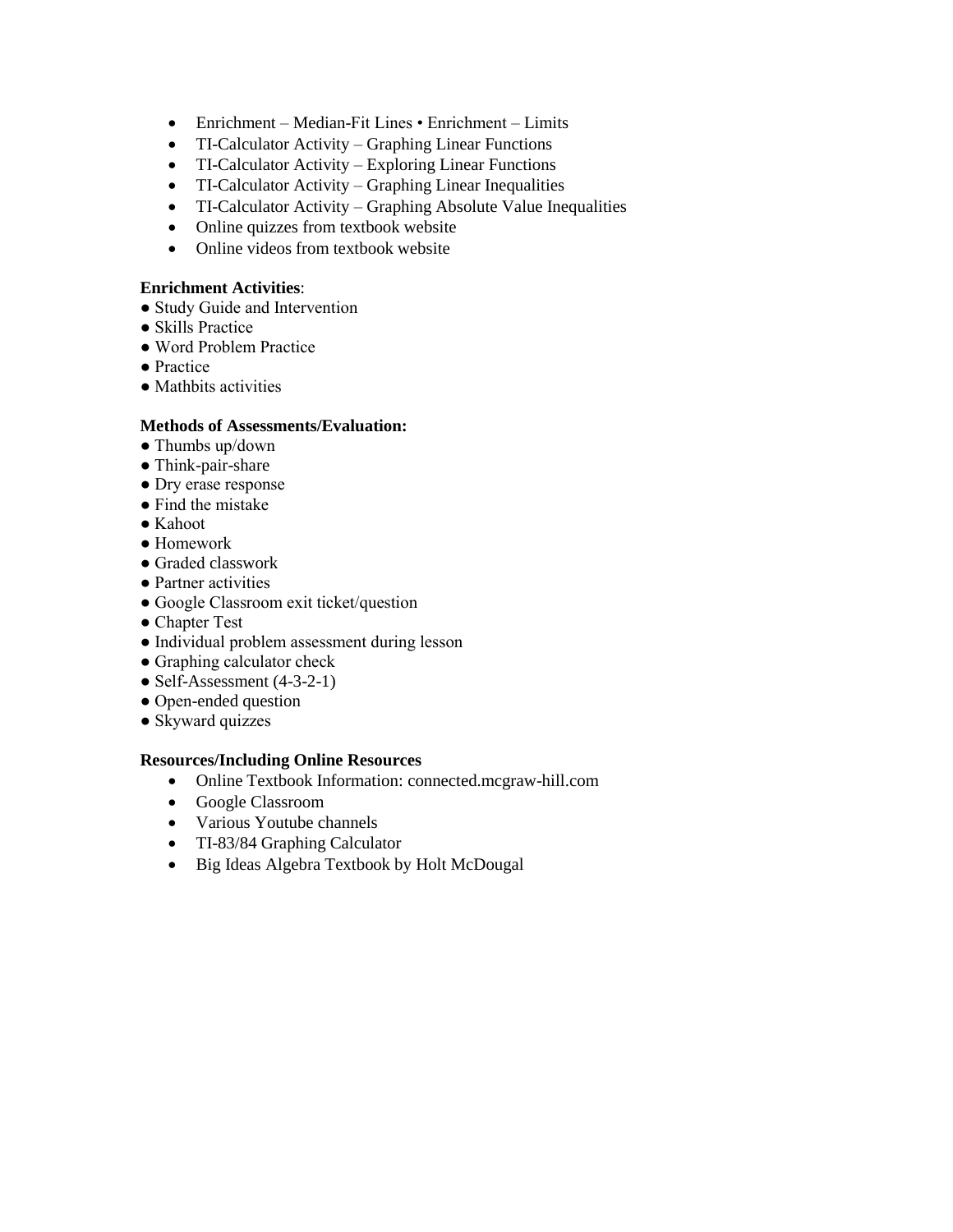#### **Prerequisite Learning Goals Self-Assessment Chart**

| <b>Learning</b><br>Level | <b>Objectives</b>                                                                                                     | <b>Assessment</b><br>4 I can teach others<br>3 I can pass an<br>assessment<br>2 I need more practice<br>1 I don't understand |
|--------------------------|-----------------------------------------------------------------------------------------------------------------------|------------------------------------------------------------------------------------------------------------------------------|
|                          | • Identify a linear function by looking at it's graph                                                                 |                                                                                                                              |
|                          | • Identify the slope of a line when a linear equation is in slope-intercept form                                      |                                                                                                                              |
| $\mathfrak{D}$           | Write the equation of a line when the slope and y-intercept or given                                                  |                                                                                                                              |
|                          | Find the slope of a line when two points are given                                                                    |                                                                                                                              |
| 3                        | Write the equation of a line when two points are given<br>$\bullet$                                                   |                                                                                                                              |
|                          | Write the equation of a line in any form<br>$\bullet$                                                                 |                                                                                                                              |
|                          | Write the equations of lines that parallel to a given line<br>$\bullet$                                               |                                                                                                                              |
|                          | Find the slope of a line by looking at the equation, graph, or table of a value<br>$\bullet$                          |                                                                                                                              |
|                          | Graph linear inequalities                                                                                             |                                                                                                                              |
| 4                        | Model real world situations using linear functions<br>$\bullet$                                                       |                                                                                                                              |
|                          | Write the equations of lines that perpendicular to a given line<br>$\bullet$                                          |                                                                                                                              |
|                          | Make a scatterplot by hand and on the graphing calculator to make predictions<br>$\bullet$<br>for a given set of data |                                                                                                                              |

# **IV Systems of Equations and Inequalities**

## **Approximate # Of Weeks: 5**

#### **Essential Questions:**

- How do you find the solution of a system of linear equations by graphing?
- How do you use substitution to solve a system of linear equations?
- How do you solve a system of linear equations by elimination?
- How do you solve a system of linear inequalities?
- How can you use systems of linear equations or inequalities to model and solve real world situations?
- How many solutions can a system of linear equations have?

- Identify solutions of systems of linear equations in two variables
- Solve systems of linear equations in two variables by graphing by hand and on the graphing calculator
- Solve systems of linear equations in two variables by substitution
- Solve systems of linear equations in two variables by elimination
- Choose an appropriate method for solving systems of linear equations
- Solve special systems of linear equations in two variables
- Graph and solve linear inequalities in two variables
- Graph and solve systems of linear inequalities in two variables
- Write the system of linear inequalities in two variables when a graph is given
- Solve a system of linear inequalities in two variables on the graphing calculator
- Solve real life application using a system of linear equation or inequality in two variables.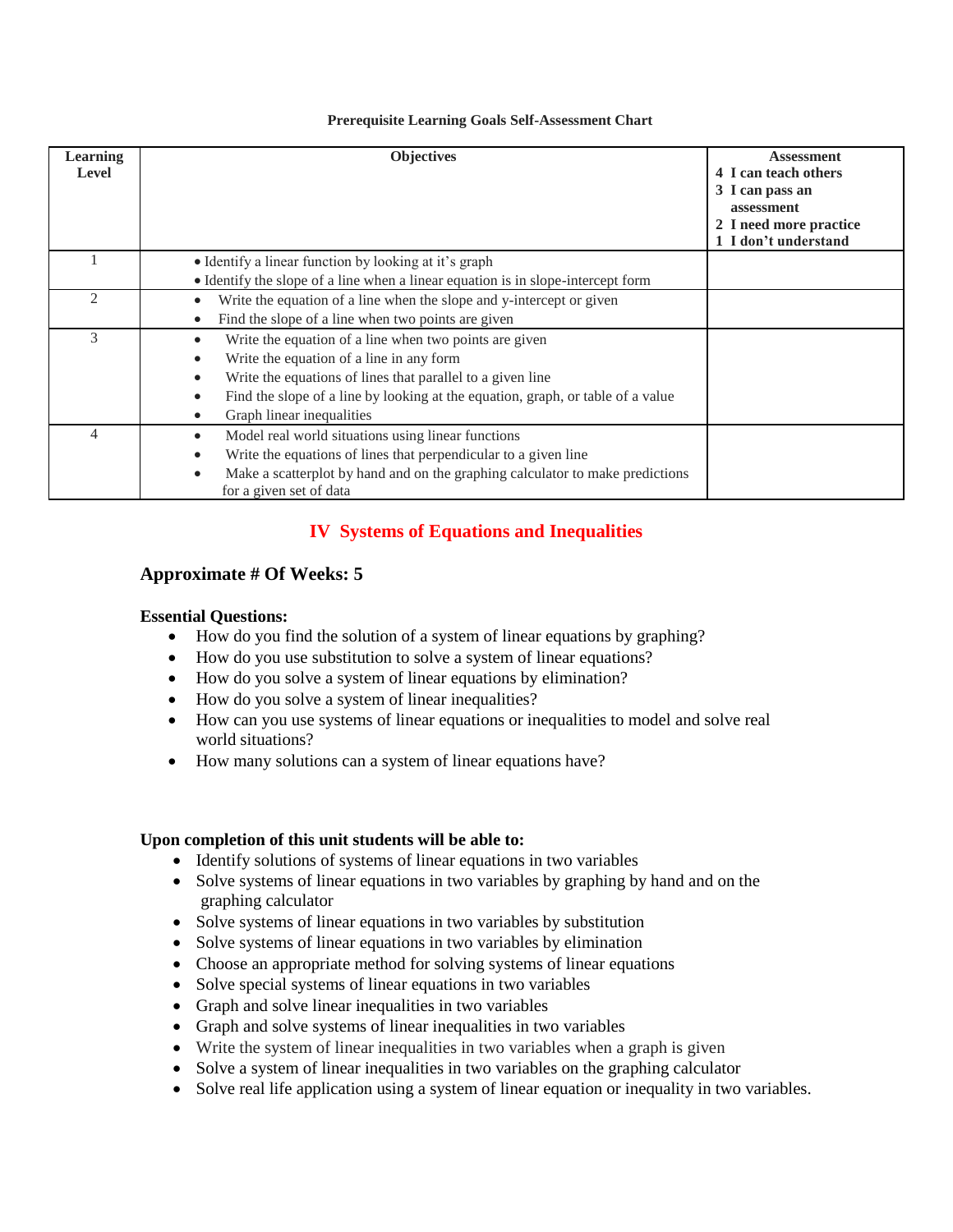#### **NJ Student Learning Standards:**

- $CC.9-12. A. SSE.1$
- CC.9-12. A.CED.2
- $CC.9-12.$  F.IF.4-6, 9

### **Interdisciplinary Standards (njcccs.org)**

- $\bullet$  Standard 5.1 Science Practices
- Standard 8.1 -- Computer and Information Literacy
- Standard  $8.2$  Technology Education
- Standard  $9.1 21$ st Century Life & Career Skills
- Standard 9.3 Career Awareness, Exploration, and Preparation

## **Activities – include 21st Century Technologies:**

- SmartBoard powerpoint presentations
- Lecture and class discussion and on google classroom
- TI-Calculator Activity solve system of linear inequalities activity (Holt McDougal)
- Solving Systems of Linear Equations and by Graphing Activities (Big Ideas)
- Solving Systems of Linear Equations by Substitution Activities (Big Ideas)
- Solving Systems of Linear Equations by Elimination Activities (Big Ideas)
- Solving Special Systems of Linear Equations Activities (Big Ideas)
- System of Linear Inequalities Activities (Big Ideas)
- Graphing Linear Inequalities in Two Variables Activities (Big Ideas)
- Battle-Ship Systems Review Game (Big Ideas)
- Online quizzes from textbook website
- Online videos from textbook website

#### **Enrichment Activities**:

- Study Guide and Intervention
- Skills Practice
- Word Problem Practice
- Practice
- Mathbits activities

- $\bullet$  Thumbs up/down
- Think-pair-share
- Dry erase response
- Find the mistake
- Kahoot
- Homework
- Graded classwork
- Partner activities
- Google Classroom exit ticket/question
- Chapter Test
- Individual problem assessment during lesson
- Graphing calculator check
- Self-Assessment  $(4-3-2-1)$
- Open-ended question
- Skyward quizzes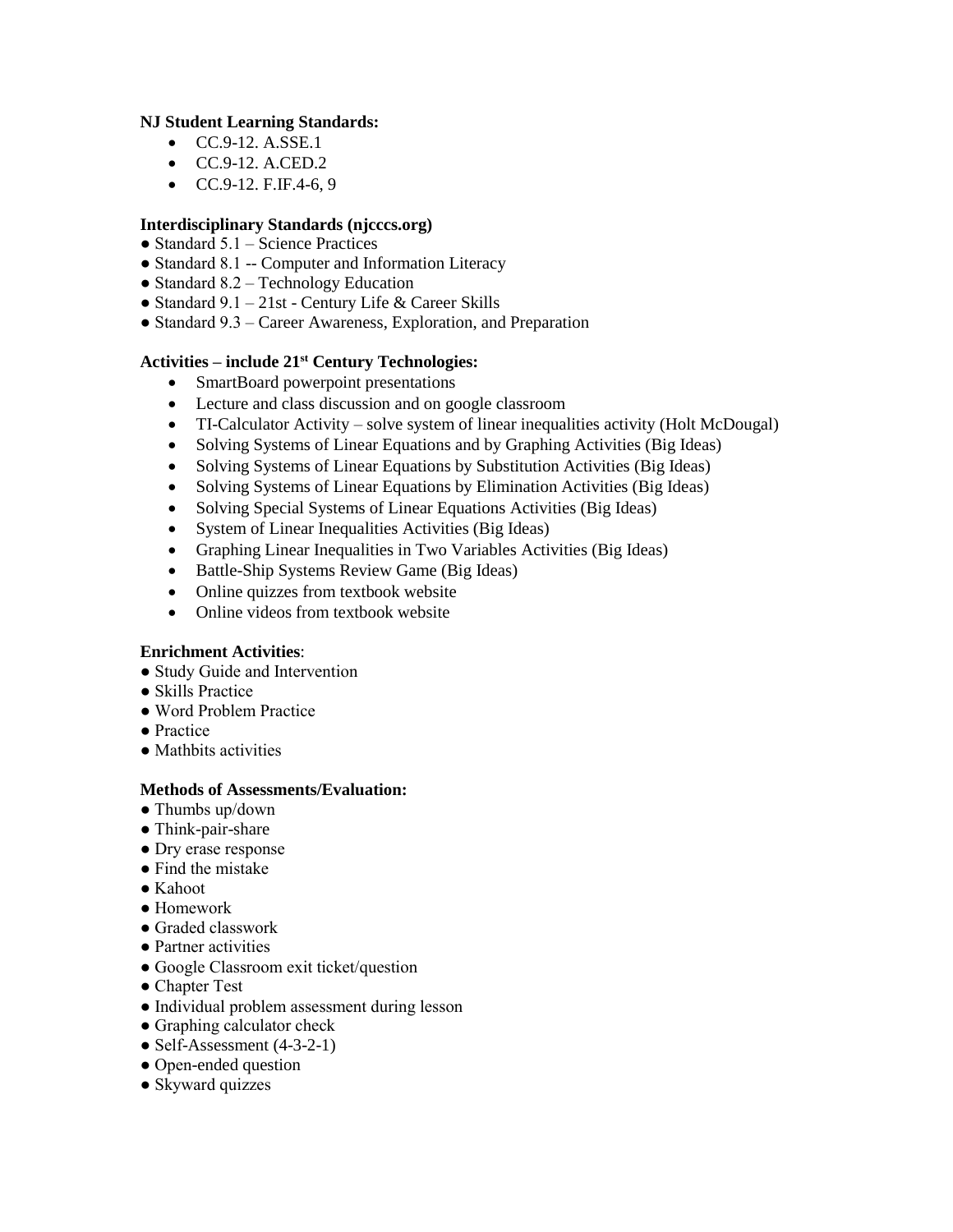- Online Textbook Information: connected.mcgraw-hill.com
- Google Classroom
- Various Youtube channels
- TI-83/84 Graphing Calculator
- Big Ideas Algebra Textbook by Holt McDougal

#### **Prerequisite Learning Goals Self-Assessment Chart**

| <b>Learning</b><br>Level | <b>Objectives</b>                                                                                                                                                                                                                                                                                                                                                                                                                    | <b>Assessment</b><br>4 I can teach others<br>3 I can pass an<br>assessment<br>2 I need more practice<br>1 I don't understand |
|--------------------------|--------------------------------------------------------------------------------------------------------------------------------------------------------------------------------------------------------------------------------------------------------------------------------------------------------------------------------------------------------------------------------------------------------------------------------------|------------------------------------------------------------------------------------------------------------------------------|
|                          | • Find the solution of a linear system of equations in two variables when a graph is given                                                                                                                                                                                                                                                                                                                                           |                                                                                                                              |
| $\overline{2}$           | Find the solution of a linear system of equations in two variables when using the<br>graphical method<br>Find the solution of a linear system of equation in two variables using the substitution<br>method when both equations are in slope-intercept form                                                                                                                                                                          |                                                                                                                              |
| 3                        | Find the solution of a linear system of equations in two variables using elimination<br>$\bullet$<br>and substitution<br>Find the solution of a linear system of equations in two variables on a graphing<br>$\bullet$<br>calculator<br>Find the solution to special linear systems of equations and inequalities in two<br>variables<br>Write the system of linear inequalities in two variables when a graph is given<br>$\bullet$ |                                                                                                                              |
| 4                        | Choose the most efficient method to solving any system of equations in two variables<br>Use systems of linear equations in two variables to solve real world applications<br>Use systems of linear inequalities in two variables to solve real world applications                                                                                                                                                                    |                                                                                                                              |

# **V Polynomials**

## **Approximate # Of Weeks: 4**

#### **Essential Questions:**

- How can you tell if an expression is a polynomial?
- How do you classify a polynomial by the degree and number of terms?
- How do you use the properties of integer exponents?
- How can you perform operations with polynomials?
- How can you use the distributive property to multiply binomials?
- What are the patterns in the special products of when multiplying polynomials?

- Evaluate polynomial expressions using function notation
- Simplify and evaluate expressions containing zero and integer exponents
- Evaluate and simplify expressions containing rational exponents
- Classify polynomials and write polynomials in standard form
- Add and subtract polynomials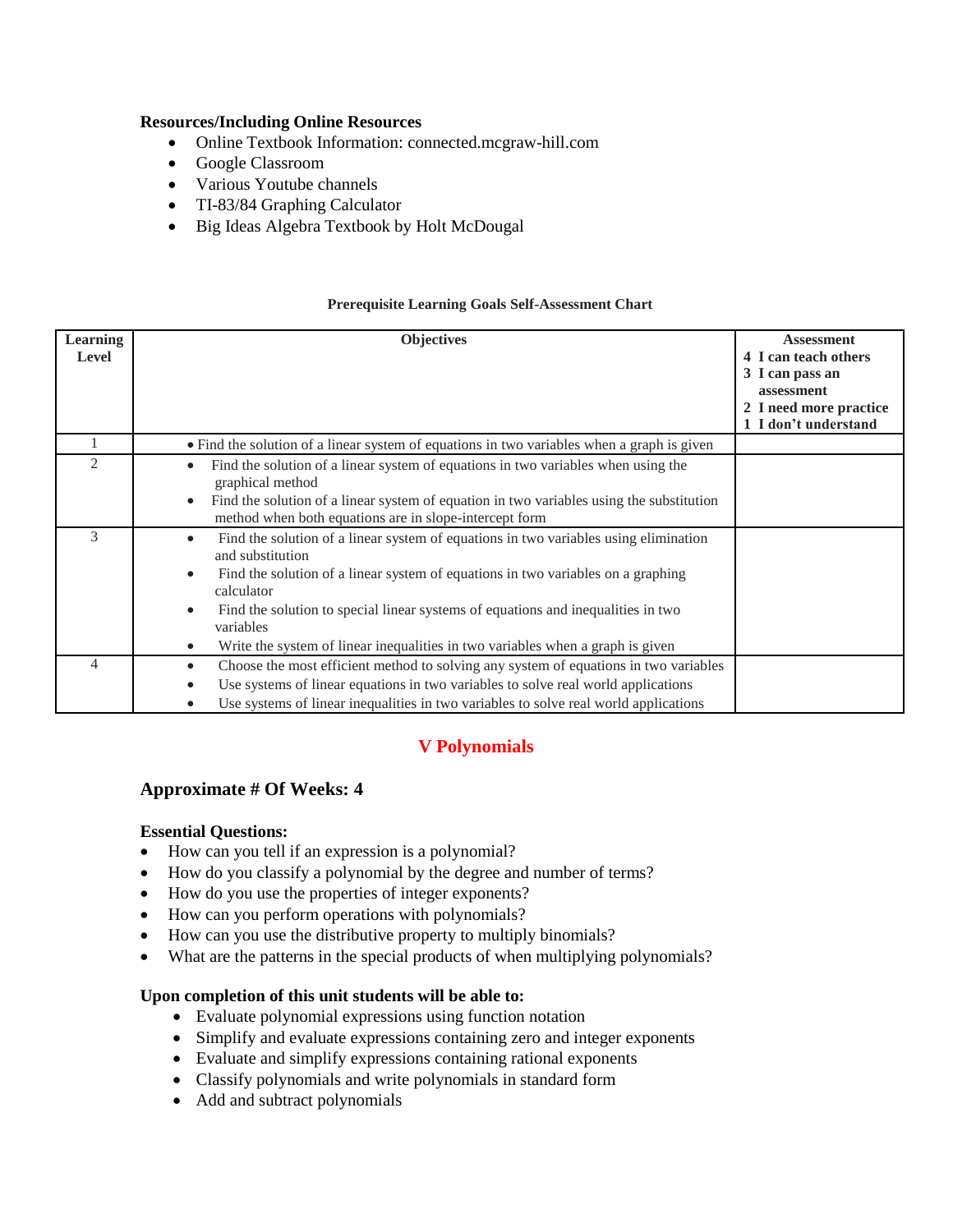- Multiply polynomials using the distributive property
- Find special products of binomials

## **NJ Student Learning Standards:**

- $\bullet$  A.CED.2, 3
- $\bullet$  A.REI.3, 5, 6, 11, 12
- $N.Q.1, 2$

#### **Interdisciplinary Standards (njcccs.org)**

- $\bullet$  Standard 5.1 Science Practices
- Standard 8.1 -- Computer and Information Literacy
- Standard 8.2 Technology Education
- Standard 9.1 21st Century Life & Career Skills
- Standard 9.3 Career Awareness, Exploration, and Preparation

#### **Activities – include 21st Century Technologies:**

- SmartBoard powerpoint presentations
- Lecture and class discussion
- Group Multiplying Monomials Activity students create either a monomial, binomial, trinomial, or a quadric polynomial then break into groups and multiply each pair of polynomials in their group (Holt and McDougal – Lesson Alternative Assessment)
- Properties of Exponents Activities (Big Ideas)
- Adding and Subtracting Polynomials Activities (Big Ideas)
- Multiplying Polynomials Activities (Big Ideas)
- Special Products of Polynomials Activities (Big Ideas)
- Online quizzes from textbook website
- Online videos from textbook website

#### **Enrichment Activities**:

- Study Guide and Intervention
- Skills Practice
- Word Problem Practice
- Practice
- Mathbits activities

- Thumbs up/down
- Think-pair-share
- Dry erase response
- Find the mistake
- Kahoot
- Homework
- Graded classwork
- Partner activities
- Google Classroom exit ticket/question
- Chapter Test
- Individual problem assessment during lesson
- Graphing calculator check
- Self-Assessment (4-3-2-1)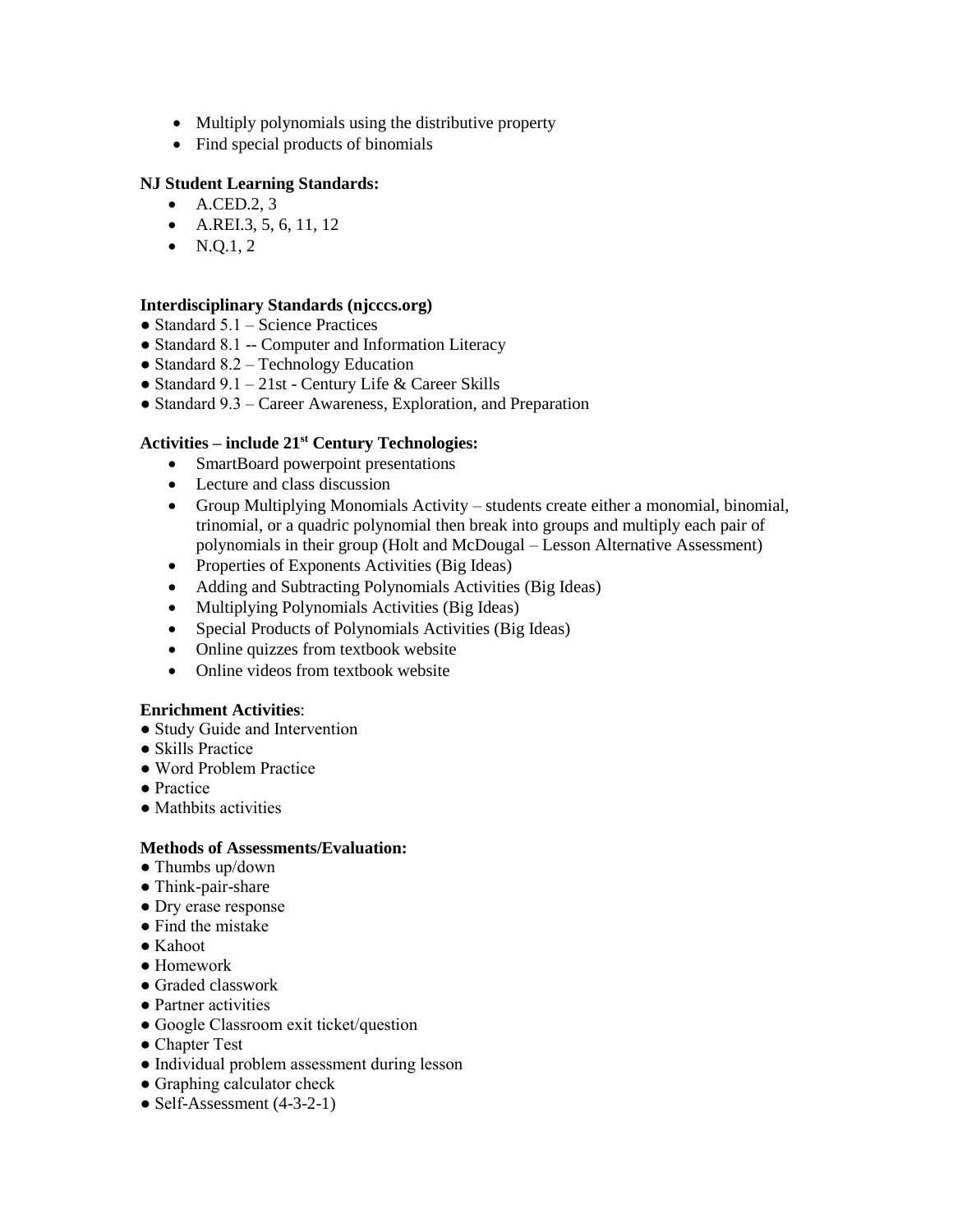- Open-ended question
- Skyward quizzes

- Online Textbook Information: connected.mcgraw-hill.com
- Google Classroom
- Various Youtube channels
- TI-83/84 Graphing Calculator
- Big Ideas Algebra Textbook by Holt McDougal

## **Prerequisite Learning Goals Self-Assessment Chart**

| <b>Learning</b><br>Level    | <b>Objectives</b>                                                                                                                                                         | <b>Assessment</b><br>4 I can teach others<br>3 I can pass an<br>assessment<br>2 I need more practice<br>1 I don't understand |
|-----------------------------|---------------------------------------------------------------------------------------------------------------------------------------------------------------------------|------------------------------------------------------------------------------------------------------------------------------|
|                             | • Add polynomials<br>• Write polynomials in standard form                                                                                                                 |                                                                                                                              |
| $\mathcal{D}_{\mathcal{A}}$ | Identify whether an expression is a polynomial or not<br>Evaluate polynomials using function notation<br>Classify polynomials by degree and terms<br>Subtract polynomials |                                                                                                                              |
|                             | Multiply polynomials<br>Use integer properties to simplify exponents<br>٠                                                                                                 |                                                                                                                              |
| 4                           | Use shortcuts for special products of binomials<br>$\bullet$<br>Evaluate and simplify expressions containing rational exponents                                           |                                                                                                                              |

# **VI Factoring**

## **Approximate # Of Weeks: 5**

## **Essential Questions:**

- $\bullet$  What is the 1<sup>st</sup> step when factoring?
- Why do you factor out the GCF  $1<sup>st</sup>$  when factoring?
- How do you factor quadratic trinomials?
- What is the shortcut when factoring quadratic trinomials when  $a = 1$ ?
- What is the common binomial theorem?
- How can you use common factors to write a polynomial in factored form?
- How do you know when you are done factoring a polynomial?
- How can you recognize and factor special products?

- Find the GCF of polynomials
- Factor by grouping
- Factor quadratic trinomials when  $a = 1$
- Factor quadratic trinomials when a doesn't  $= 1$
- Factor perfect-square trinomials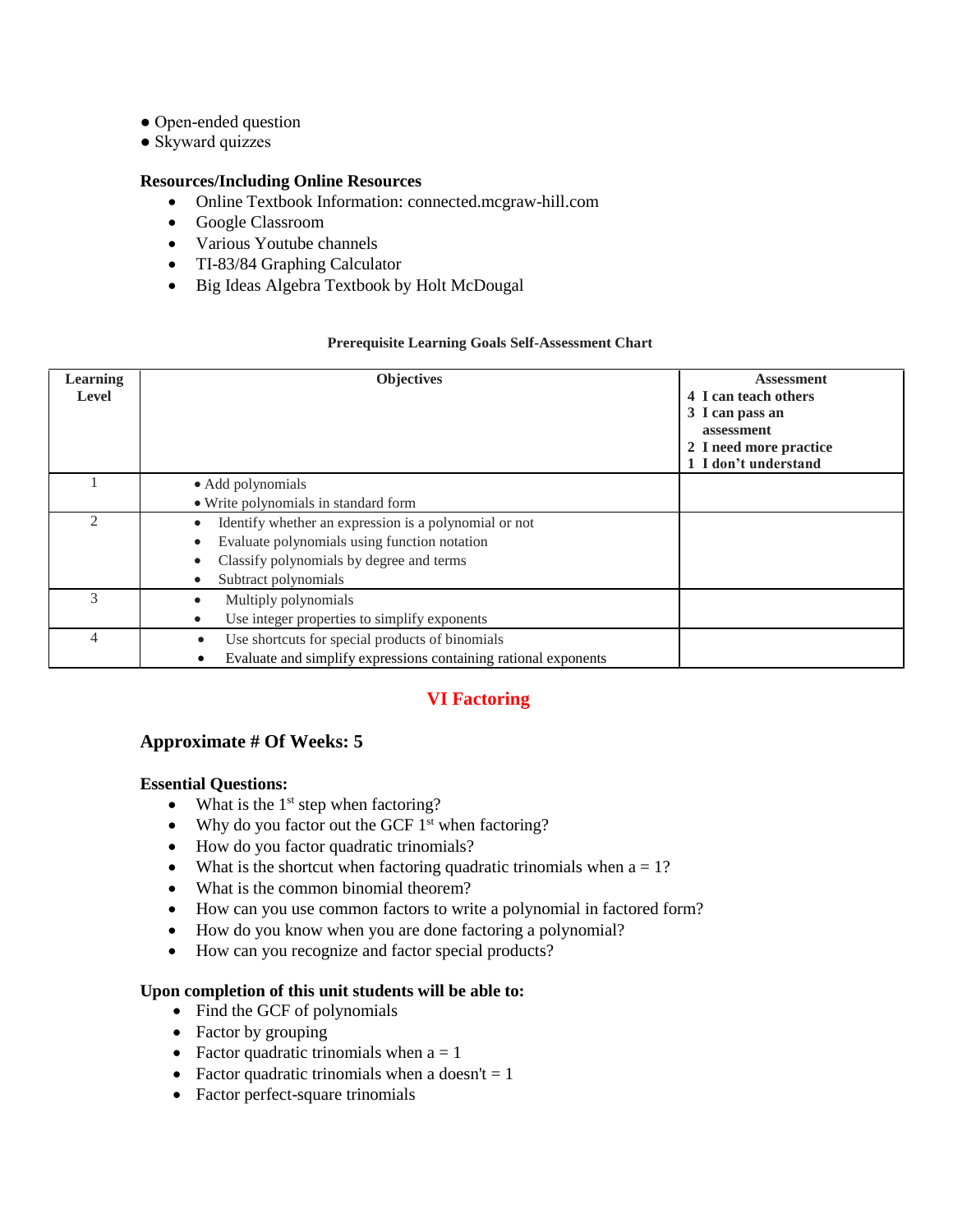- Factor the difference of two squares
- Choose an appropriate method for factoring a polynomial
- Combine methods for factoring a polynomial

### **NJ Student Learning Standards:**

- $\bullet$  A.SSE.2
- $\bullet$  A.APR.3

#### **Interdisciplinary Standards (njcccs.org)**

- Standard  $5.1$  Science Practices
- Standard  $6.3$  Active Citizenship in the  $21<sup>st</sup>$  Century
- Standard  $8.1$  Computer and Information Literacy
- Standard  $8.2$  Technology Education
- Standard  $9.1 21$ st Century Life & Career Skills

#### **Activities – include 21st Century Technologies:**

- SmartBoard powerpoint presentations
- Lecture and class discussion
- TI-Calculator Activity use a graph to factor polynomials (Holt McDougal)
- Factoring  $x^2 + bx + c$  Activities (Big Ideas)
- Factoring  $ax^2 + bx + c$  Activities (Big Ideas)
- Online quizzes from textbook website
- Online videos from textbook website

#### **Enrichment Activities**:

- Study Guide and Intervention
- Skills Practice
- Word Problem Practice
- Practice
- Mathbits activities

- Thumbs up/down
- Think-pair-share
- Dry erase response
- Find the mistake
- Kahoot
- Homework
- Graded classwork
- Partner activities
- Google Classroom exit ticket/question
- Chapter Test
- Individual problem assessment during lesson
- Graphing calculator check
- Self-Assessment  $(4-3-2-1)$
- Open-ended question
- Skyward quizzes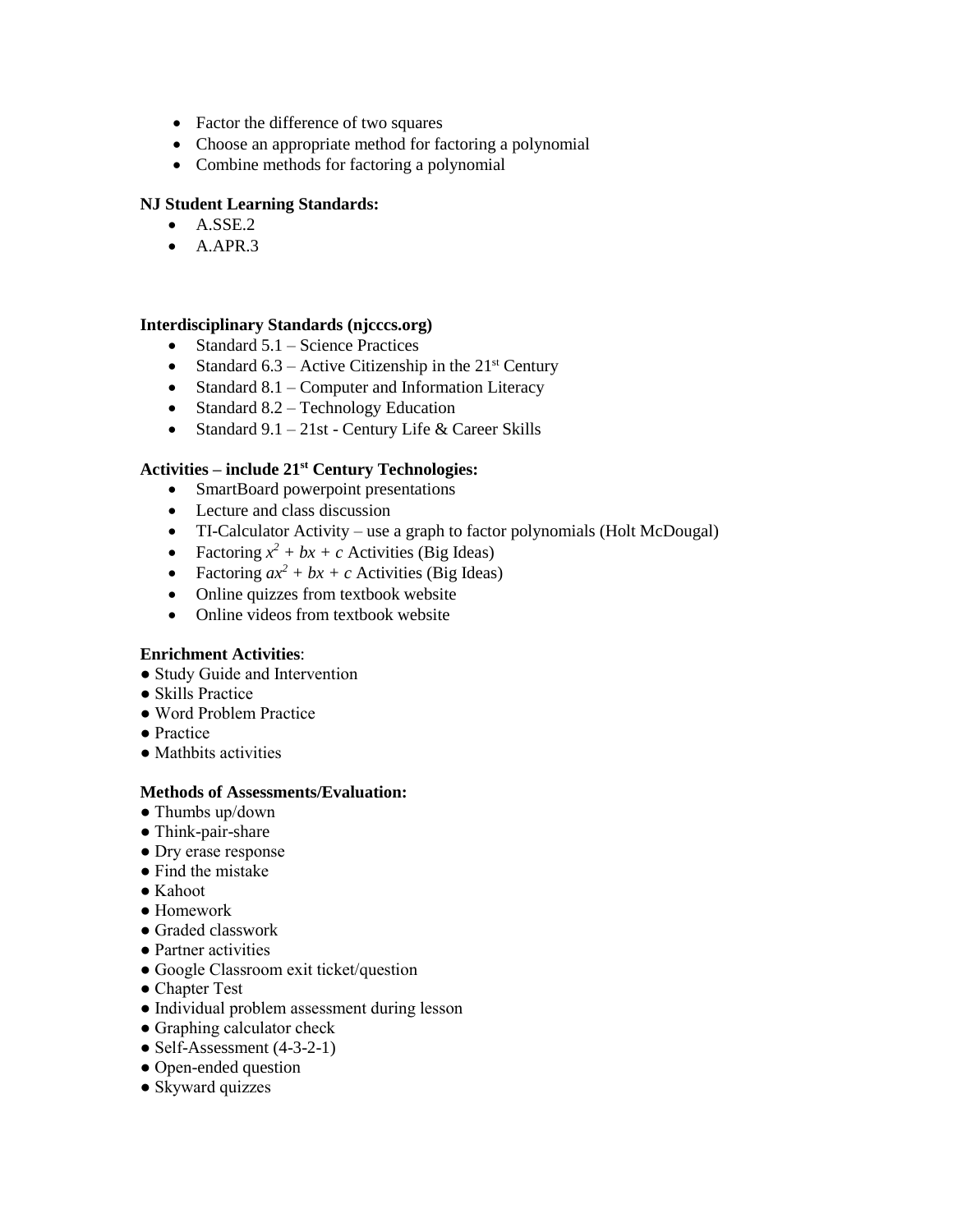- Online Textbook Information: connected.mcgraw-hill.com
- Google Classroom
- Various Youtube channels
- TI-83/84 Graphing Calculator
- Big Ideas Algebra Textbook by Holt McDougal

#### **Prerequisite Learning Goals Self-Assessment Chart**

| Learning<br><b>Level</b> | <b>Objectives</b>                                                                                         | <b>Assessment</b><br>4 I can teach others<br>3 I can pass an<br>assessment<br>2 I need more practice<br>1 I don't understand |
|--------------------------|-----------------------------------------------------------------------------------------------------------|------------------------------------------------------------------------------------------------------------------------------|
|                          | • Factor out the GCF                                                                                      |                                                                                                                              |
|                          | Factor quadratic trinomials when $a = 1$                                                                  |                                                                                                                              |
|                          | • Factoring all types of quadratic trinomials<br>• Factoring using the difference of two squares          |                                                                                                                              |
| 4                        | • Choosing the most efficient method to factor a polynomial<br>• Solve real world problem using factoring |                                                                                                                              |

# **VII Quadratics**

## **Approximate # Of Weeks: 5**

#### **Essential Questions:**

- How can you graph a quadratic function?
- How do you graph a function in vertex form?
- How can you solve a quadratic equation by graphing by hand?
- How can you solve a quadratic equation by graphing on the graphing calculator?
- How can you solve a quadratic equation by factoring?
- How can you solve a quadratic equation using square roots?
- How can you solve a quadratic equation using completing the square?
- How can you solve a quadratic equation using the quadratic formula?
- How can you model a real-world situation using a quadratic function?
- How can you use the discriminant to determine the number of solutions of a quadratic equation?
- How do you solve quadratic equations using the quadratic formula?

- Identify quadratic functions and determine whether they have a minimum or maximum
- Graph a quadratic function and identify: the vertex, the axis of symmetry, and the zeros of the graph
- Graph a quadratic function in standard form
- Graph and transform quadratic functions when in standard and vertex form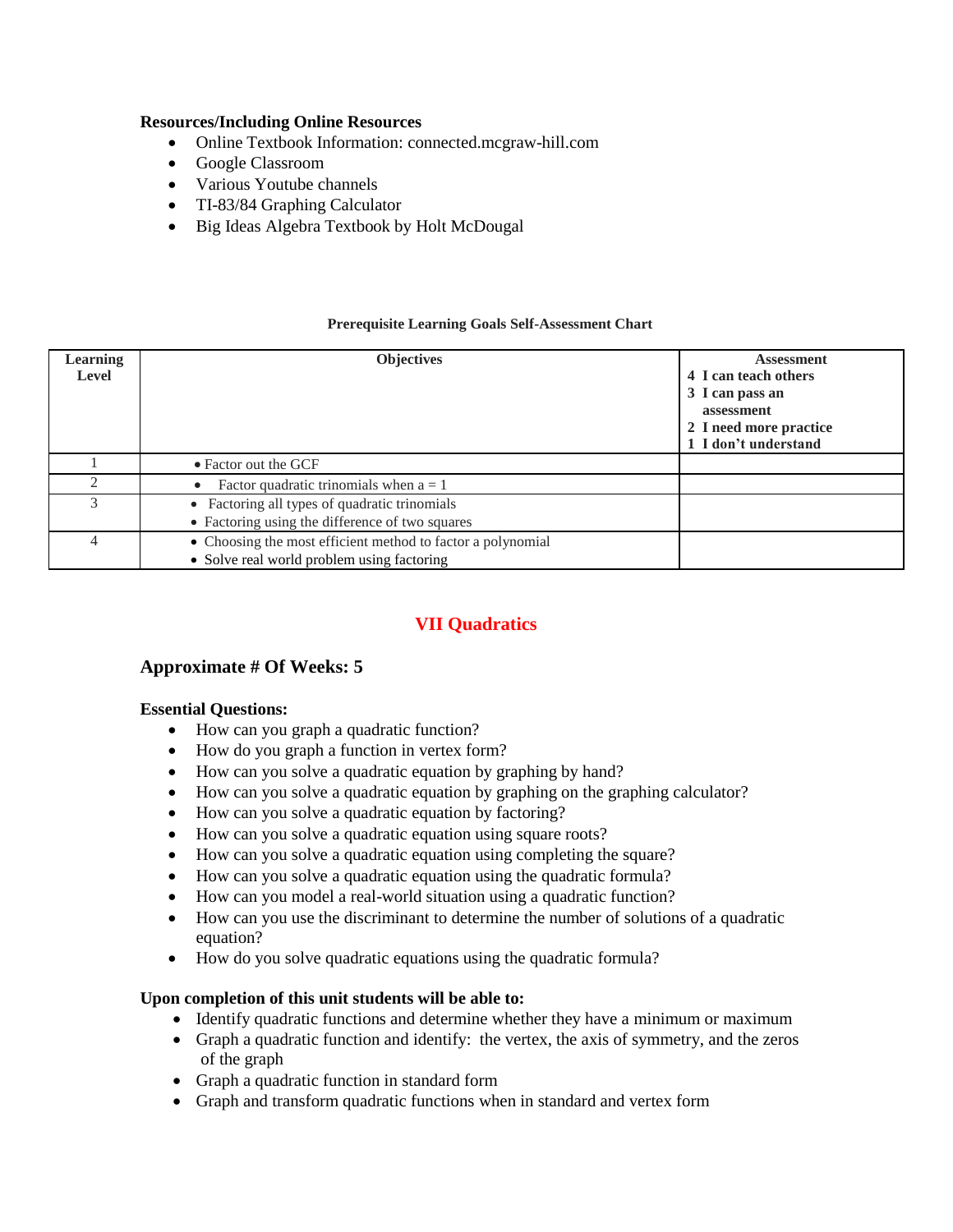- Solve quadratic equations by graphing
- Solve quadratic equations by factoring
- Solve quadratic equations by completing the square
- Solve quadratic equations by using the Quadratic Formula
- Determine the number of solutions of a quadratic equation by using the discriminant

#### **NJ Student Learning Standards:**

- $\bullet$  A.APR.3
- $\bullet$  A.CED.1-3
- A.REI.1, 4, 7, 10, 11
- $\bullet$  A.SSE.3
- $\bullet$  F.IF.2, 4, 5, 7-9
- $\bullet$  F.BF.1, 3
- $\bullet$  N.Q.1, 2
- $\bullet$  S.ID.6

## **Interdisciplinary Standards (njcccs.org)**

- $\bullet$  Standard 5.1 Science Practices
- Standard  $6.3$  Active Citizenship in the  $21<sup>st</sup>$  Century
- Standard  $8.1$  Computer and Information Literacy
- Standard  $8.2$  Technology Education
- Standard  $9.1 21$ st Century Life & Career Skills

#### **Activities – include 21st Century Technologies:**

- SmartBoard powerpoint presentations
- Lecture and class discussion
- PowerPoint Presentations (Holt McDougal)
- Selected online games and activities (see appendix)
- Exploring Activity axis of symmetry using graphing (Holt McDougal)
- TI-Calculator Activity– The Family of Quadratic Functions (Holt McDougal)
- TI-Calculator Activity– Explore Roots, Zeros, and x-Intercepts (Holt McDougal)
- Solving Quadratic Equations by Graphing Activities (Big Ideas)
- Solving Quadratic Equations Using Square Roots Activities (Big Ideas)
- Solving Quadratic Equations by Completing the Square Activities (Big Ideas)
- Solving Quadratic Equations by Using the Quadratic Formula Activities (Big Ideas)
- Online quizzes from textbook website
- Online videos from textbook website

#### **Enrichment Activities**:

- Study Guide and Intervention
- Skills Practice
- Word Problem Practice
- Practice
- Mathbits activities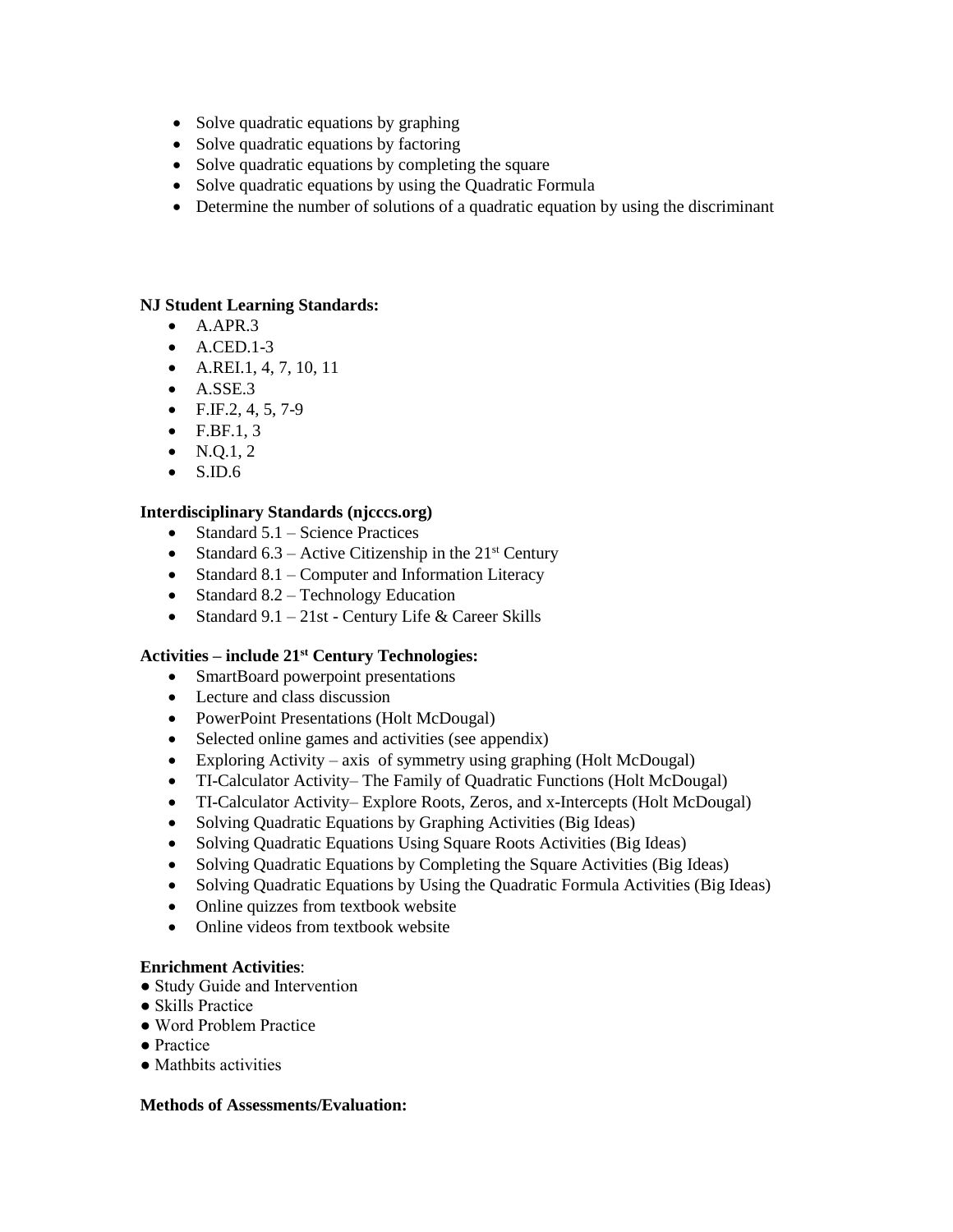- Thumbs up/down
- Think-pair-share
- Dry erase response
- Find the mistake
- Kahoot
- Homework
- Graded classwork
- Partner activities
- Google Classroom exit ticket/question
- Chapter Test
- Individual problem assessment during lesson
- Graphing calculator check
- Self-Assessment (4-3-2-1)
- Open-ended question
- Skyward quizzes

- Online Textbook Information: connected.mcgraw-hill.com
- Google Classroom
- Various Youtube channels
- TI-83/84 Graphing Calculator
- Big Ideas Algebra Textbook by Holt McDougal

#### **Prerequisite Learning Goals Self-Assessment Chart**

|                 |                                                                                                  | <b>Assessment</b>      |
|-----------------|--------------------------------------------------------------------------------------------------|------------------------|
| <b>Learning</b> | <b>Objectives</b>                                                                                |                        |
| Level           |                                                                                                  | 4 I can teach others   |
|                 |                                                                                                  | 3 I can pass an        |
|                 |                                                                                                  | assessment             |
|                 |                                                                                                  | 2 I need more practice |
|                 |                                                                                                  | 1 I don't understand   |
|                 | • Identify the zeros of a quadratic function when the graph is given                             |                        |
|                 | Graph a quadratic function                                                                       |                        |
|                 | Solve a quadratic function by factoring                                                          |                        |
|                 | • Solve a quadratic equation by: graphing, factoring, square roots, and the<br>quadratic formula |                        |
| 4               | • Solve a quadratic equation by completing the square                                            |                        |
|                 | • Solve real world applications with quadratic functions                                         |                        |

## **VIII Exponential Functions**

### **Approximate # of Weeks: 4**

#### **Essential Questions:**

- How can you tell if an equation is an exponential function?
- How can you tell if a function is exponential by looking at its table?
- How do you write, graph, and interpret exponential growth and decay functions?
- How does the graph of  $f(x) = ab^x$  change when a and b are changed?
- How can you solve problems modeled by equations involving variable exponents?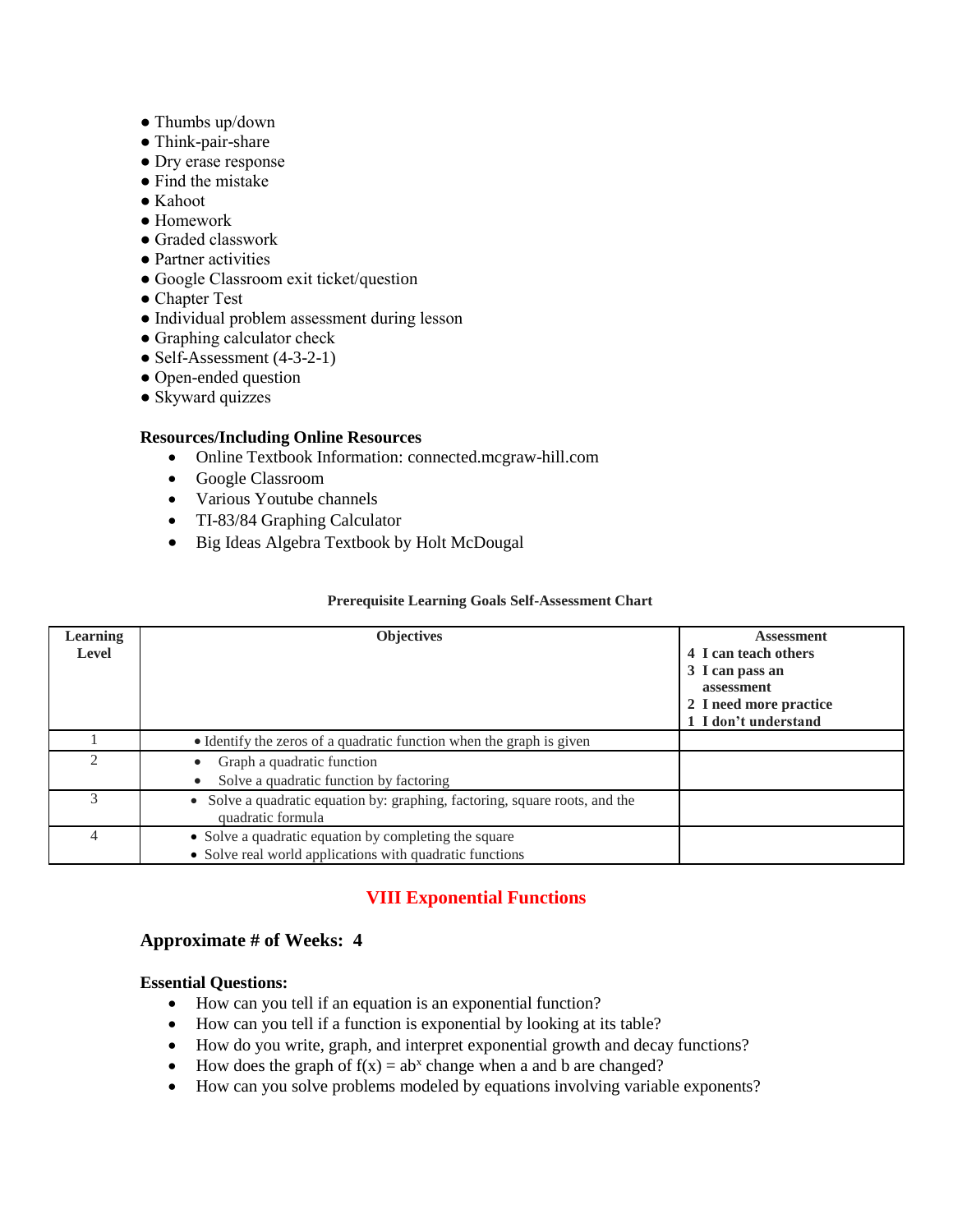How can you recognize, describe, and compare linear, exponential, and quadratic functions?

### **Common Core Standards:**

- $\bullet$  A.CED.1, 2
- A.REI.11
- $\bullet$  F.BF.1-3
- $\bullet$  F.IF.1-7, 9
- $\bullet$  F.LE.1-3, 5, 6

## **Upon completion of this unit students will be able to:**

- Find the nth term of a geometric sequence
- Evaluate exponential functions
- Identify and graph exponential functions
- Solve problems involving exponential growth and decay
- Compare linear, quadratic, and exponential models
- Given a set of data, decide which type of function models the data and write an equation to describe the functions
- Identify linear and nonlinear rates of change
- Compare rates of change
- Compare functions in different representations
- Estimate and compare rates of change

## **Interdisciplinary Standards (njcccs.org)**

- $\bullet$  Standard 5.1 Science Practices
- Standard  $6.1 U.S.$  History: America in the World
- Standard  $6.3$  Active Citizenship in the  $21<sup>st</sup>$  Century
- Standard  $8.1$  Computer and Information Literacy
- Standard 8.2 Technology Education
- Standard  $9.1 21$ st Century Life & Career Skills

#### **Activities – include 21st Century Technologies:**

- SmartBoard powerpoint presentations
- Lecture and class discussion
- PowerPoint Presentations (Holt McDougal)
- Comparing Linear, Exponential, and Quadratic Function Activities (Big Ideas)
- Exponential Functions Activities (Big Ideas)
- Exponential Growth Activities (Big Ideas)
- Exponential Decay Activities (Big Ideas)
- Simplifying Square Roots Activities (Big Ideas)
- Online quizzes from textbook website
- Online videos from textbook website

#### **Enrichment Activities**:

- Study Guide and Intervention
- Skills Practice
- Word Problem Practice
- Practice
- Mathbits activities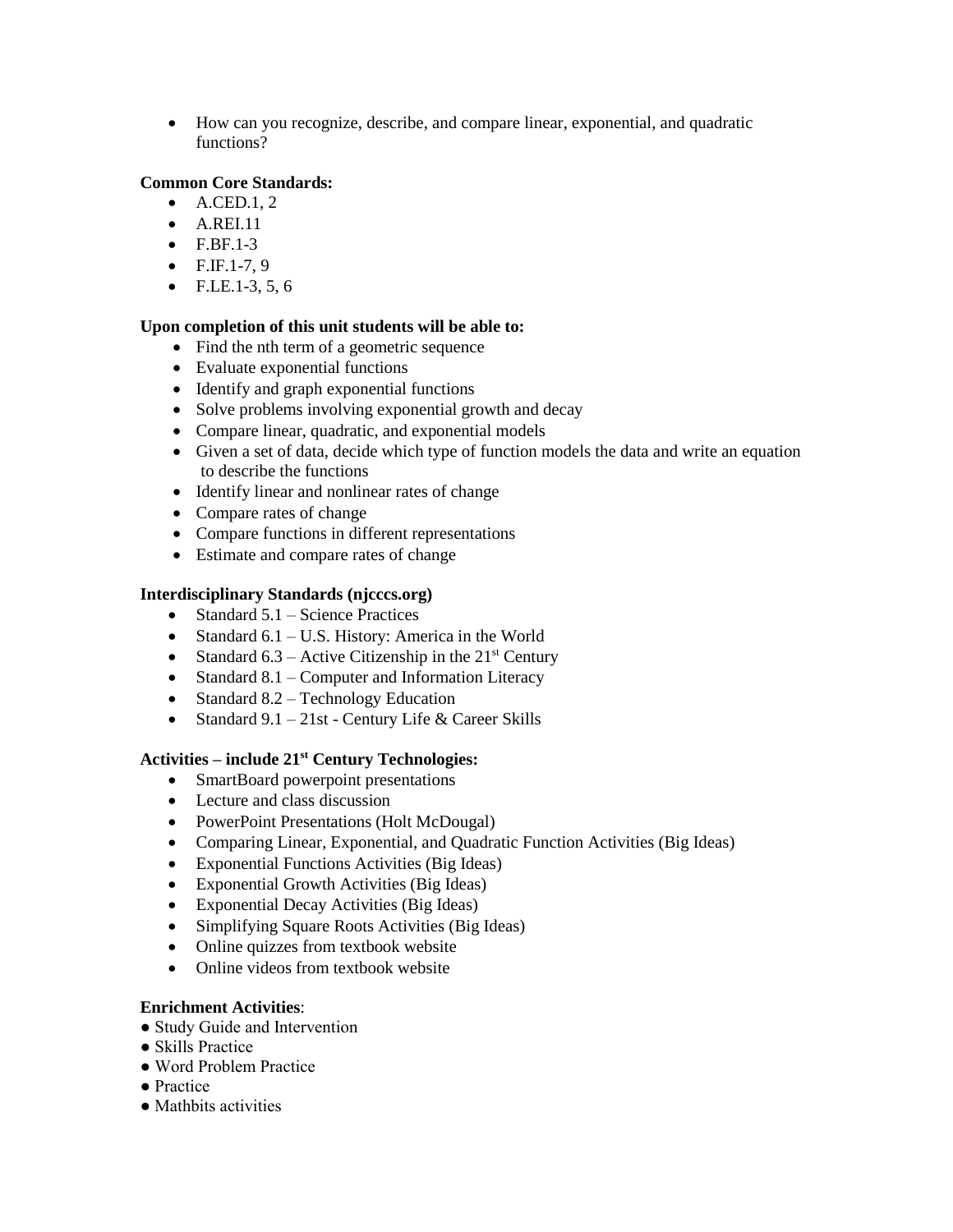#### **Methods of Assessments/Evaluation:**

- Thumbs up/down
- Think-pair-share
- Dry erase response
- Find the mistake
- Kahoot
- Homework
- Graded classwork
- Partner activities
- Google Classroom exit ticket/question
- Chapter Test
- Individual problem assessment during lesson
- Graphing calculator check
- Self-Assessment  $(4-3-2-1)$
- Open-ended question
- Skyward quizzes

#### **Resources/Including Online Resources**

- Online Textbook Information: connected.mcgraw-hill.com
- Google Classroom
- Various Youtube channels
- TI-83/84 Graphing Calculator
- Big Ideas Algebra Textbook by Holt McDougal

#### **Prerequisite Learning Goals Self-Assessment Chart**

| <b>Learning</b>             | <b>Objectives</b>                                            | <b>Assessment</b>      |
|-----------------------------|--------------------------------------------------------------|------------------------|
| <b>Level</b>                |                                                              | 4 I can teach others   |
|                             |                                                              | 3 I can pass an        |
|                             |                                                              | assessment             |
|                             |                                                              | 2 I need more practice |
|                             |                                                              | 1 I don't understand   |
|                             | • Identify an exponential function by looking at an equation |                        |
| $\mathcal{D}_{\mathcal{A}}$ | Evaluate exponential functions                               |                        |
|                             | Graph exponential functions                                  |                        |
|                             | • Find the domain and range of exponential functions         |                        |
|                             | • Find the rate of change of linear and non-linear functions |                        |
| 4                           | • Solve real world applications using exponential functions  |                        |
|                             | • Compare linear, quadratic, and exponential functions       |                        |

# **IX – Real Numbers**

## **Approximate # of Weeks: 3**

#### **Essential Questions:**

- What is the difference between rational and irrational numbers?
- How do you simplify radicals?
- How do you simplify radical expressions using operations?

#### **Common Core Standards:**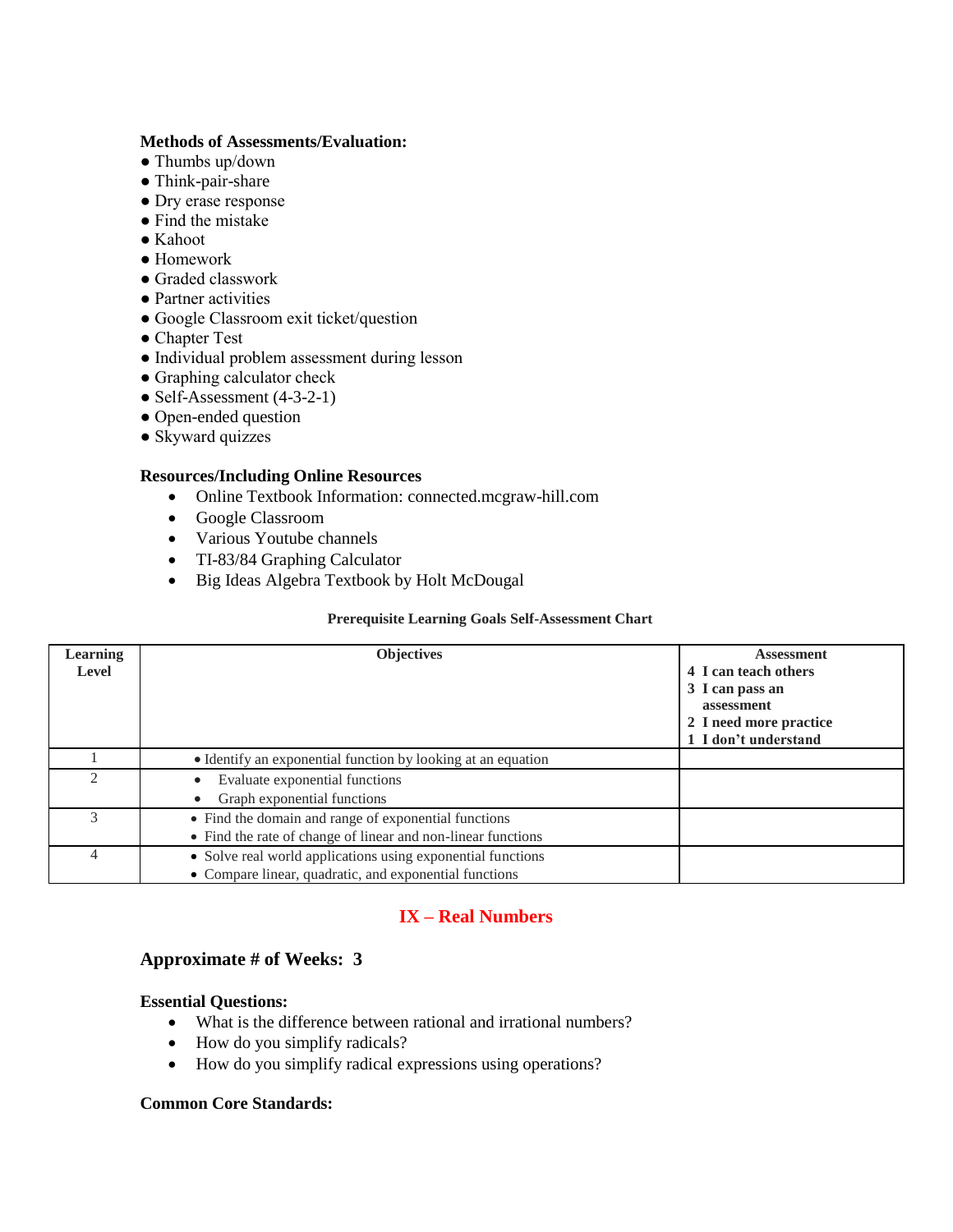- $\bullet$  N.RN.3
- $\bullet$  N.Q.1-3

#### **Upon completion of this unit students will be able to:**

- Simplify radical expressions
- Simplify radical expressions using operations
- Classify real numbers
- Classifying rational and irrational numbers

#### **Interdisciplinary Standards (njcccs.org)**

- $\bullet$  Standard 5.1 Science Practices
- Standard  $6.1 U.S.$  History: America in the World
- Standard 6.3 Active Citizenship in the  $21<sup>st</sup>$  Century
- Standard  $8.1$  Computer and Information Literacy
- Standard  $8.2$  Technology Education
- Standard  $9.1 21$ st Century Life & Career Skills

## **Activities – include 21st Century Technologies:**

- SmartBoard powerpoint presentations
- Lecture and class discussion
- PowerPoint Presentations (Holt McDougal)
- Selected online games and activities (see appendix)
- Verifying Rationals and Irrationals (mathbits)
- Online quizzes from textbook website
- Online videos from textbook website

#### **Enrichment Activities**:

- Study Guide and Intervention
- Skills Practice
- Word Problem Practice
- Practice
- Mathbits activities

- Thumbs up/down
- Think-pair-share
- Dry erase response
- Find the mistake
- Kahoot
- Homework
- Graded classwork
- Partner activities
- Google Classroom exit ticket/question
- Chapter Test
- Individual problem assessment during lesson
- Graphing calculator check
- Self-Assessment  $(4-3-2-1)$
- Open-ended question
- Skyward quizzes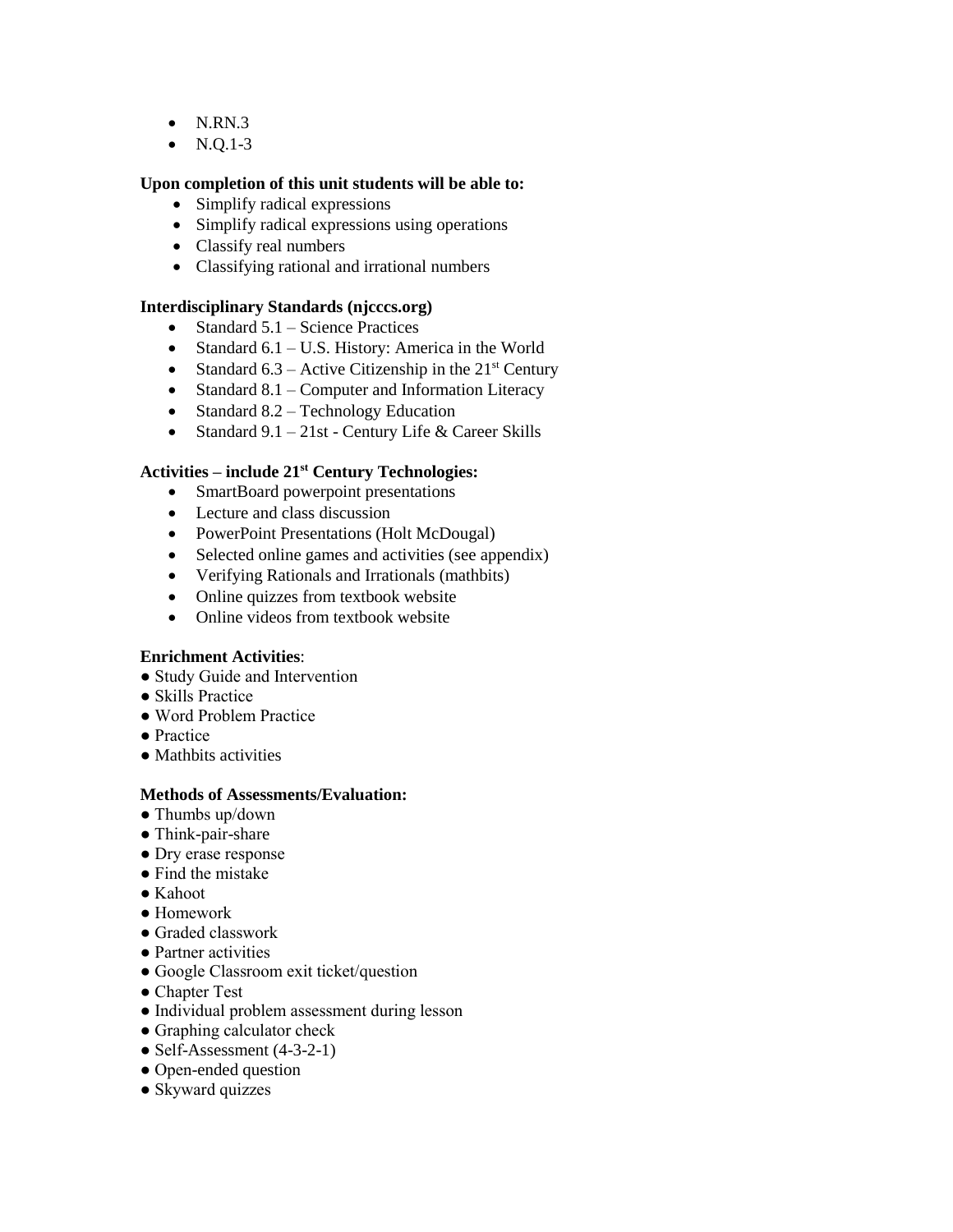- Online Textbook Information: connected.mcgraw-hill.com
- Google Classroom
- Various Youtube channels
- TI-83/84 Graphing Calculator
- Big Ideas Algebra Textbook by Holt McDougal

#### **Prerequisite Learning Goals Self-Assessment Chart**

| <b>Learning</b><br>Level | <b>Objectives</b>                                                 | <b>Assessment</b><br>4 I can teach others<br>3 I can pass an<br>assessment<br>2 I need more practice |
|--------------------------|-------------------------------------------------------------------|------------------------------------------------------------------------------------------------------|
|                          |                                                                   | 1 I don't understand                                                                                 |
|                          | $\bullet$ None                                                    |                                                                                                      |
|                          | Classify real numbers (with the exception of rational/irrational) |                                                                                                      |
|                          | • Classify rational and irrational numbers                        |                                                                                                      |
|                          | • Simplify square roots                                           |                                                                                                      |
|                          | • Simplify radicals expressions using radical operations          |                                                                                                      |

## **X Data Analysis and Probability**

#### **Approximate # of Weeks: 4**

#### **Essential Questions:**

- What statistics can you use to characterize and compare the center and spread of data sets?
- Which statistics are most affected by outliers?
- How can you estimate statistics from data displayed in a histogram?
- How can you compare data sets using box plots?
- How can categorical data be organized and analyzed?
- How do you find the experimental probability of an event?
- How do you find the probability of a compound event?
- How can you use simulations to estimate probabilities?
- What is the difference between independent and dependent events?
- How can you display data in a way that helps you make decisions?

#### **Common Core Standards:**

- $\bullet$  S.CP.1-4, 7
- $\bullet$  S.IC.1
- $\bullet$  S.ID.1-3, 5

- Use data presented in bar graphs and circle graphs to solve equations
- Organize data in tables and graphs
- Choose a table or graph to display data
- Create stem-and-leaf plots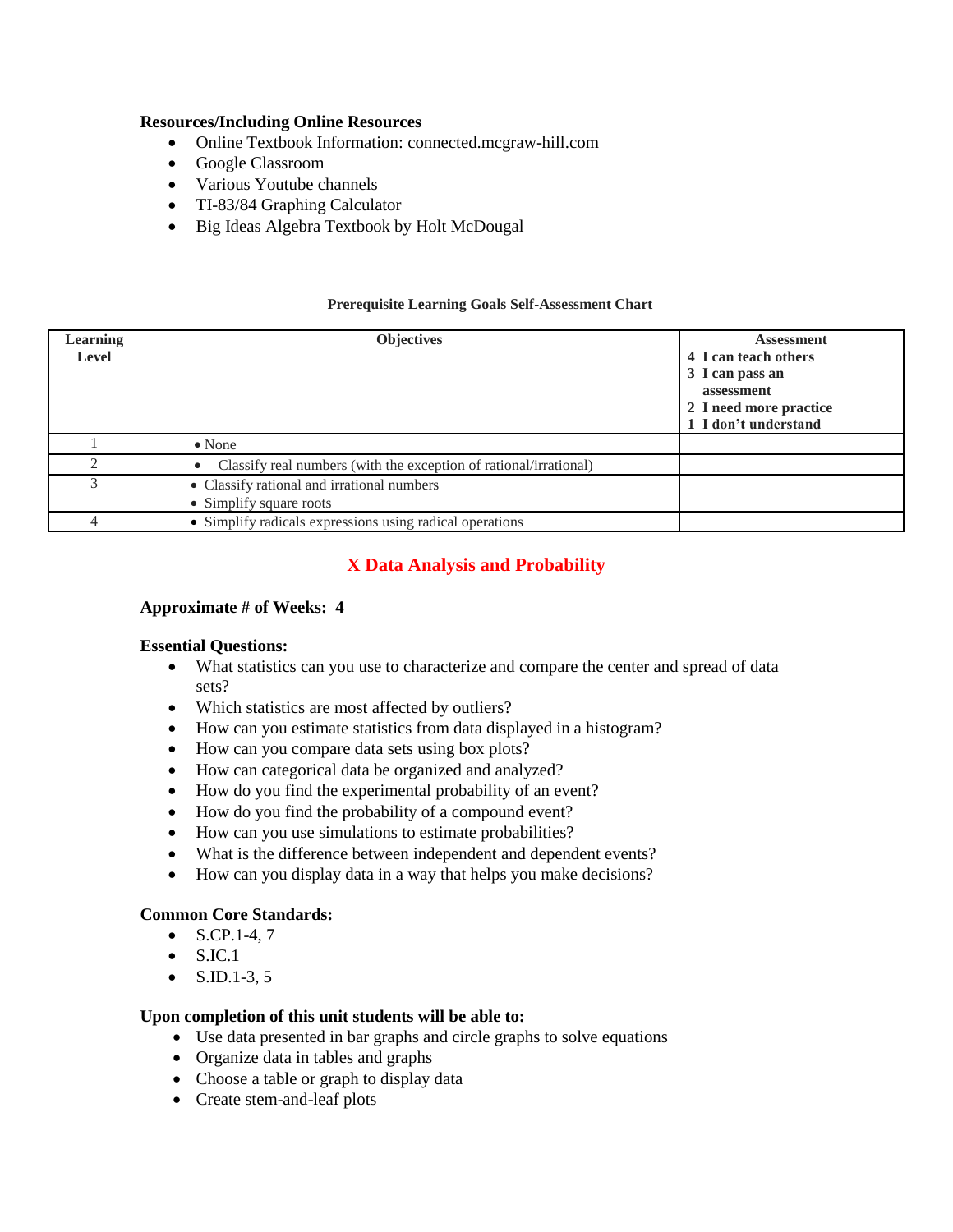- Describe the central tendency of a data set
- Create and interpret box-and-whisker plots
- Create dot-plots
- Use a dot plot to describe the shape of a data distribution
- Recognize misleading graphs
- Recognize misleading statistics
- Examine different sampling methods and sources of bias
- Use a number cube to simulate a probability experiment
- Determine the experimental probability of an event
- Use experimental probability to make predictions
- Use a graphing calculator to find experimental probabilities by generating random numbers
- Determine the theoretical probability of an event
- Find the probability of independent events
- Find the probability of dependent events
- Find the probability of compound events

## **Interdisciplinary Standards (njcccs.org)**

- Standard  $5.1$  Science Practices
- Standard  $6.1 U.S.$  History: America in the World
- Standard 6.3 Active Citizenship in the  $21<sup>st</sup>$  Century
- Standard  $8.1$  Computer and Information Literacy
- $\bullet$  Standard 8.2 Technology Education
- Standard  $9.1 21$ st Century Life & Career Skills

#### **Activities – include 21st Century Technologies:**

- SmartBoard powerpoint presentations
- Lecture and class discussion
- PowerPoint Presentations (Holt McDougal)
- Selected online games and activities (see appendix)
- TI-Calculator Activity use random numbers to find experimental probability (Holt McDougal)
- Exploring Activity use dice rolls to determine compound events (Holt McDougal)
- Measures of Central Tendency Activities (Big Ideas)
- Box-and-Whisker Activities (Big Ideas)

#### **Enrichment Activities**:

- Study Guide and Intervention
- Skills Practice
- Word Problem Practice
- Practice
- Mathbits activities

- Thumbs up/down
- Think-pair-share
- Dry erase response
- Find the mistake
- Kahoot